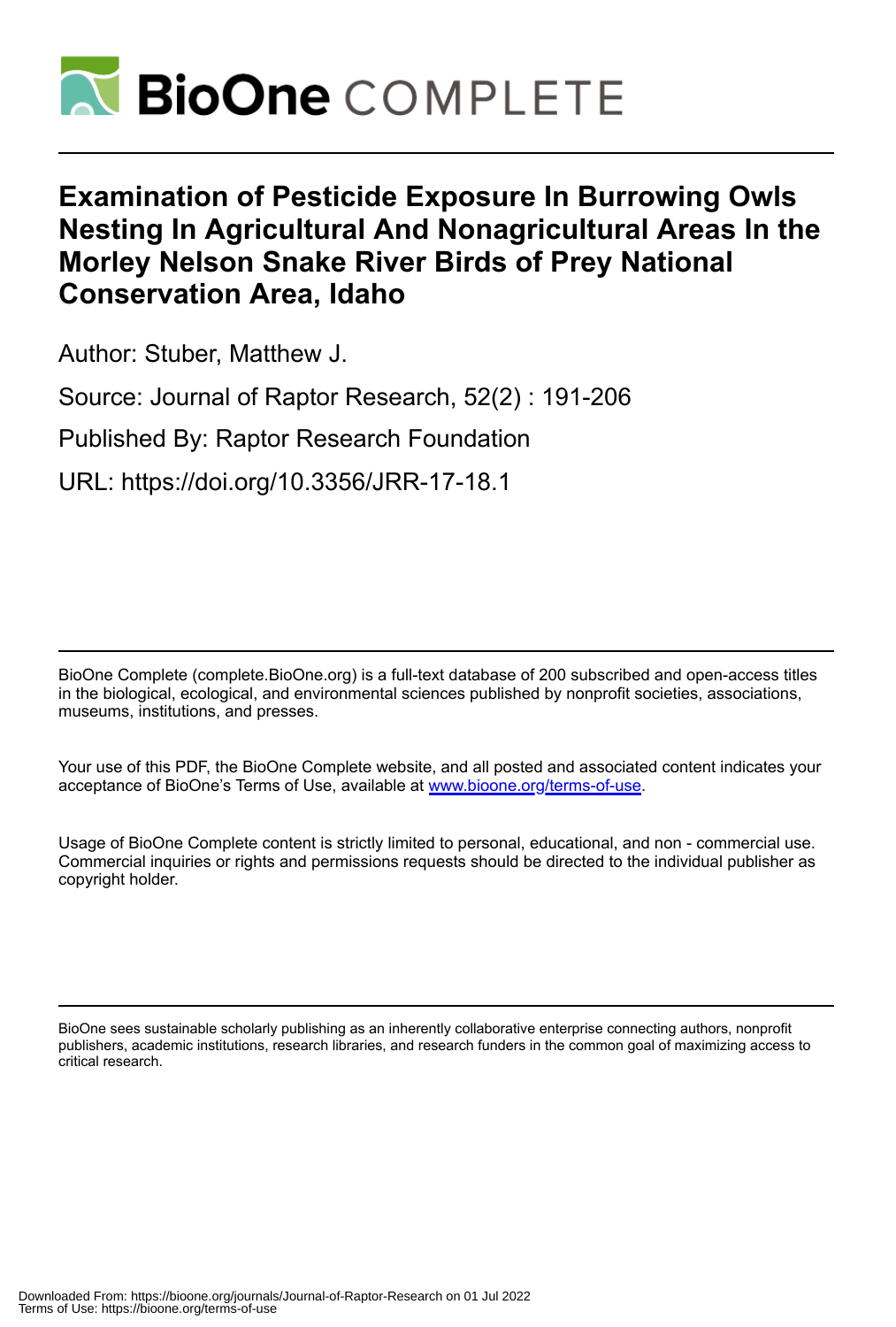## EXAMINATION OF PESTICIDE EXPOSURE IN BURROWING OWLS NESTING IN AGRICULTURAL AND NONAGRICULTURAL AREAS IN THE MORLEY NELSON SNAKE RIVER BIRDS OF PREY NATIONAL CONSERVATION AREA, IDAHO

MATTHEW J. STUBER<sup>1</sup>

Department of Biological Sciences and Raptor Research Center, Boise State University, Boise, ID, 83725 USA

### MICHAEL J. HOOPER<sup>2</sup>

Environmental Toxicology Department and The Institute of Environmental and Human Health, Texas Tech University, Lubbock, TX, 79409 USA

### JAMES R. BELTHOFF

Department of Biological Sciences and Raptor Research Center, Boise State University, Boise, ID, 83725 USA

ABSTRACT.—Western Burrowing Owls (Athene cunicularia hypugaea) frequently nest near agricultural lands. In southwestern Idaho, greater population density in agricultural landscapes appears to be driven in part by reliable and abundant prey populations. However, these potential benefits may be offset if agricultural land use increases pesticide exposure, especially during the sensitive reproduction period. Thus, we investigated the extent to which Burrowing Owls nesting near croplands within the Morley Nelson Snake River Birds of Prey National Conservation Area (NCA), Idaho, were exposed to organophosphate (OP), carbamate (CB), and/or organochlorine (OC) pesticides. We examined plasma cholinesterase activity, OP and CB residues in foot-wash samples, and OCs in soils and whole egg contents collected from owls and their nests along a distance gradient from agricultural fields. We further measured eggshell thickness to assess potential for thinning from OC exposure. There was no inhibition of cholinesterase activities in adult or nestling owls near agriculture, and foot-wash samples from adults tested negative for OP and CB pesticides. The OC p,p $^\prime$ -DDE, a metabolite of DDT, occurred in eggs at 27 of 58 nests, but there was some evidence that  $\,$  concentrations increased with increasing distance from agriculture. Concentrations of p,p'-DDE in eggs were relatively low compared to harmful levels in other avian species, were not correlated with eggshell thickness, and did not appear to reduce nesting success. Neither DDT, its metabolites, nor any other OCs were detected in soil samples from local owl breeding areas. These results indicate that p,p'-DDE, organophosphate, and carbamate exposure were not causing toxicity or reproductive impairment of Burrowing Owls in the NCA during our study years.

KEY WORDS: Burrowing Owl; Athene cunicularia; cholinesterase; DDT; eggshell thickness; Idaho; insecticide, pesticide; p,p'-DDE.

ANÁLISIS DE LA EXPOSICIÓN A PESTICIDAS EN INDIVIDUOS DE ATHENE CUNICULARIA NIDIFICANDO EN ÁREAS AGRÍCOLAS Y NO AGRÍCOLAS EN EL ÁREA DE CONSERVACIÓN NACIONAL DE AVES DE PRESA MORLEY NELSON SNAKE RIVER, IDAHO

RESUMEN.—Athene cunicularia hypugaea nidifica frecuentemente cerca de ambientes agrícolas. En el suroeste de Idaho, una mayor densidad poblacional en paisajes agrícolas parece estar impulsada en parte por poblaciones de presas abundantes y fa´cilmente accesibles. Sin embargo, estos beneficios potenciales pueden verse contrarestados si en ambientes agrícolas aumenta la exposición a pesticidas, especialmente durante el periodo reproductivo. Por ello, investigamos la magnitud en la que los individuos de A c. hypugaea que nidifican cerca de cultivos dentro del Área de Conservación Nacional de Aves de Presa Morley Nelson Snake

<sup>&</sup>lt;sup>1</sup> Present address: US Fish and Wildlife Service, Pacific Region, 911 NE 11<sup>th</sup> Avenue, Portland, OR 97232 USA; email address: matthew\_stuber@fws.gov

<sup>2</sup> Present address: Columbia Environmental Research Center, US Geological Survey, Columbia, MO 65201 USA.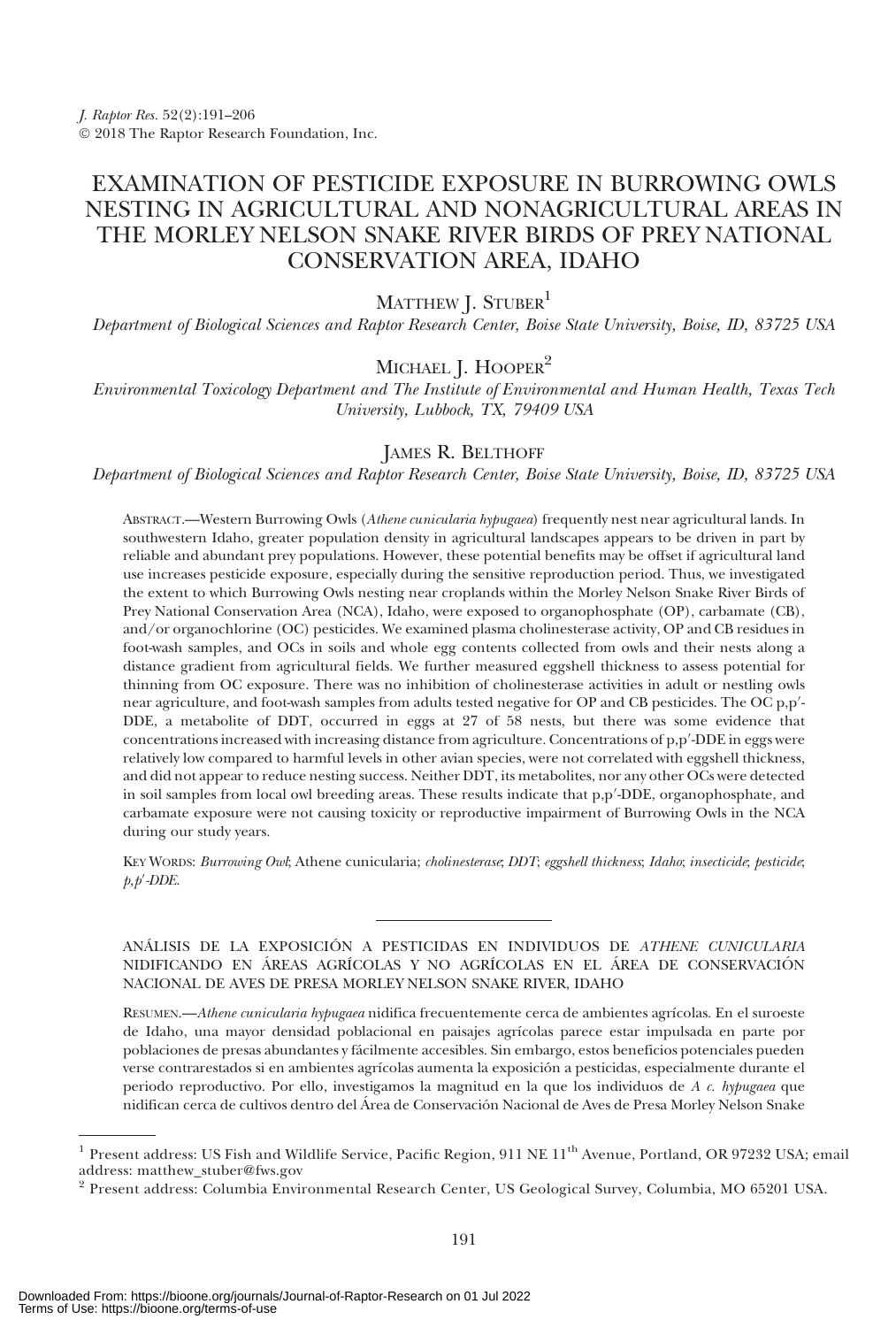River fueron expuestos a pesticidas organofosfatados (OP), carbamatos (CB), y/o organoclorados. Analizamos la actividad colinesterasa, los residuos OP y OB en muestras de lavados de patas, y OCs en suelos y en contenidos completos de huevos recolectados de los buhos y sus nidos a lo largo de un gradiente ´ de distancia desde los campos agrícolas. Medimos el grosor de la cáscara del huevo para evaluar el potencial de adelgazamiento de la cáscara debido a la exposición con OCs. No hubo una inhibición de las actividades de la colinesterasa en búhos adultos o polluelos cerca de sembrados, y las muestras de lavados de patas dieron negativo para pesticidas OP y CB. El OC p,p′-DDE, un metabolito del DDT, se registró en huevos de 27 de 58 nidos, pero hubo evidencia de que las concentraciones aumentaron en función del aumento de la distancia a los ambientes agrícolas. Las concentraciones de p,p'-DDE en los huevos fueron relativamente bajas comparadas con los niveles nocivos en otras especies de aves, no estuvieron correlacionadas con el espesor de la cáscara del huevo y no parecieron disminuir el éxito reproductivo. No se detectó DDT, sus metabolitos, ni otros OCs en muestras de suelo provenientes de áreas de cría locales de los búhos. Estos resultados indican que la exposición a p,p'-DDE, organofosfatos y carbamato no estuvieron causando toxicidad o disfunciones reproductivas en A. cunicularia en el Área de Conservación Nacional durante nuestro periodo de estudio.

#### [Traducción del equipo editorial]

Few wildlife species benefit from large-scale conversion of their natural habitat to agricultural lands (Carlson 1985). In fact, many avian species show population decline near converted lands. Among the factors underlying avian species declines in agricultural areas is pesticide exposure, which can cause reproductive impairment through decreased egg laying (Stromborg 1986, Bennett et al. 1991, Halldin et al. 2003) and decreased eggshell thickness (Ratcliffe 1967, Hickey and Anderson 1968, Heath et al. 1969, Cooke 1973, Blus et al. 1974, Blus 1982, Fry 1995).

At the time of our study (2007 and 2008), organophosphates (OP) and carbamates (CB) were high-use classes of pesticides for agriculture. OP and CB compounds inhibit the cholinesterase (ChE) enzymes, acetylcholinesterase (AChE) and butyrylcholinesterase (BChE). AChE, found in the brain, peripheral nerves and neuroeffector organs, is an enzyme essential for terminating neuronal transmission. Inhibition of AChE leads to lethal and sublethal effects in birds, and inhibition of its activity in the brain is diagnostic of mortality and sublethal OP and CB exposure. AChE and BChE inhibition in peripheral blood plasma can be an indication of OP or CB exposure. Birds, as a class, tend to be particularly susceptible to negative effects of OP and CB compounds (Mineau and Whiteside 2006, Mitra et al. 2011).

Though rarely encountered in agriculture since their era of heavy use in the 1960s and 1970s and regulatory removal shortly thereafter, residues of some persistent organochlorine (OC) pesticides remain present in the environment. OC compounds, including the infamous pesticide DDT

and its metabolite, p,p'-DDE, can bioaccumulate, and cause harm to apex predators such as raptors when concentrations are high (Hickey and Anderson 1968, Porter and Wiemeyer 1969), and can still be detected in the environment and in birds in some areas (Gervais et al. 2000, Yates et al. 2009, Mora et al. 2016). By comparison, OP and CB compounds break down relatively quickly and do not persist in the environment in the same manner as OCs.

Western Burrowing Owls (Athene cunicularia hypugaea; hereafter Burrowing Owls) occupy grasslands, steppes, deserts, and prairies throughout western North America. They can be associated with agriculture and nest in higher densities near agriculture in some areas (Rich 1986, Conway et al. 2006, Moulton et al. 2006, Bartok and Conway 2010). Although this may be related to higher burrow availability or decreased predation, prey consumption can also be higher in agricultural areas (Moulton et al. 2006). However, potential foraging advantages in and around agricultural areas may be offset by any increases in risk of exposure to or poisoning by agricultural pesticides. Two factors that can increase risk of raptor poisonings are (1) inhabiting agricultural areas and (2) insectivory (Mineau et al. 1999), both of which are life history characteristics of Burrowing Owls (Poulin et al. 2011). Moreover, the Commission for Environmental Cooperation's North American Conservation Action Plan for Burrowing Owls (Commission for Environmental Cooperation 2005) lists pesticides as an important potential driver of population declines that deserves study.

We studied Burrowing Owls in the Morley Nelson Snake River Birds of Prey National Conservation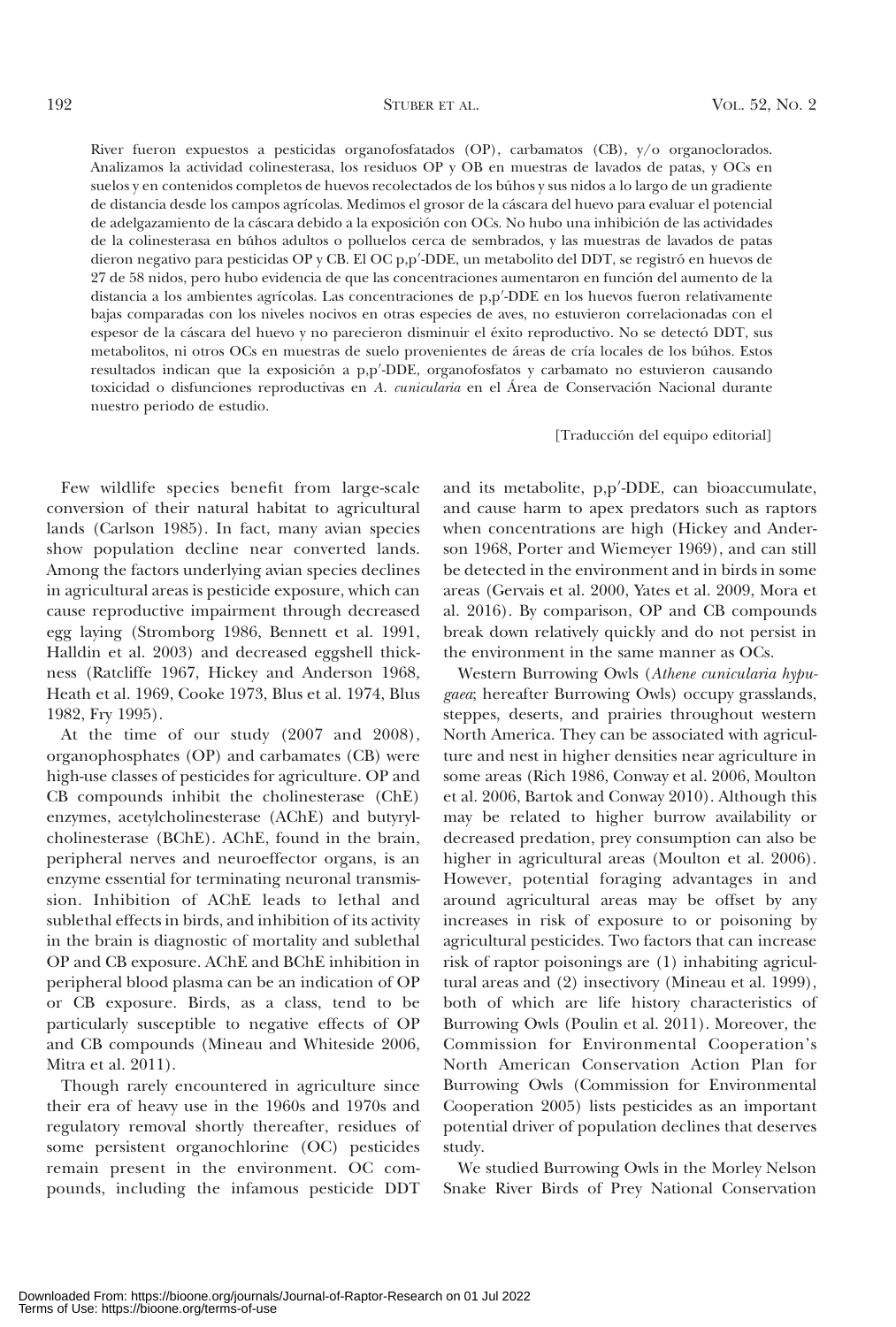Area (NCA) in southwestern Idaho to assess potential exposure to OP, CB, and OC pesticides. Burrowing Owls in the NCA (Belthoff and King 2002, Moulton et al. 2005, 2006) and elsewhere in southern Idaho (Gleason 1978, Rich 1986) often nest near croplands, but they also nest in shrub steppe and disturbed grasslands where no farming occurs. This sets the stage for study of pesticide exposure at different distances from croplands, which may result in differential exposure. We hypothesized that exposure would vary as a function of proximity to agricultural operations, because breeding owls typically focus movements to within 600 m of their nest burrow (Haug and Oliphant 1990), although they occasionally move longer distances (Gervais et al. 2003, Marsh et al. 2014). We assessed exposure through collections of footwash samples, blood samples, and eggs from owls and soil samples from areas near nests. We also measured egg characteristics to assess the potential for shell thinning from OC exposure. We predicted that owls nearest to agricultural areas would exhibit decreased cholinesterase enzyme (ChE) activity, increased OP and/or CB residues on their body surfaces, and potentially reduced eggshell thickness from exposure to OC metabolites that may have persisted in their environment or bioaccumulated through prey consumption.

### **METHODS**

The 195,325-ha NCA, located in Ada, Canyon, Elmore, and Owyhee Counties, Idaho, was established in 1993 by Congress (Public Law 103-64) for the conservation, protection, and enhancement of raptor populations and habitats (Sharpe and van Horne 1998) and contains one of the densest populations of nesting birds of prey in North America (US Department of Interior [USDI] 1996). The NCA was historically dominated by shrub steppe (Hironaka et al. 1983), but human disturbances and fires have converted portions of the area to disturbed grassland (USDI 2008), which is dominated by invasive annuals such as cheatgrass (Bromus tectorum) and tumble mustard (Sisymbrium altissimum). The NCA contains only a small proportion of irrigated croplands within its boundaries (5– 6% of the land cover; USDI 1996), though there is extensive agriculture in the region and in areas adjacent to the NCA within private lands. During our study, one principal crop in these fields was alfalfa (Medicago sativa), which was typically intended for livestock feed. Alfalfa is third on the list of crops in

the US associated with avian mortality because of total planted area in the US and the pesticides commonly applied to it (Mineau and Whiteside 2006). In the NCA, plant communities in areas adjacent to agricultural fields were reasonably similar to those in nonagricultural areas, and Burrowing Owls nested in these rather than directly in the agricultural fields (Moulton et al. 2006).

Because Burrowing Owls typically lay their eggs in underground burrows excavated by fossorial mammals (Poulin et al. 2011), researchers have placed artificial burrow systems (ABS) throughout the NCA to encourage nesting. These ABS generally consist of two or three underground chambers, each with a tunnel to the ground surface, and clustered a few meters apart (Smith and Belthoff 2001, Belthoff and Smith 2003). There were approximately 300 ABS available for Burrowing Owls nesting or roosting within the NCA each year of our study, and these occurred 5–13,300 m from the nearest irrigated cropland. After they return from migration, 60 or more pairs of owls may typically breed (i.e., lay eggs) at the ABS within the NCA each year.

Many of the owls nesting in ABS each year are captured and leg-banded as part of long-term monitoring and research (e.g., Welty et al. 2012, Belthoff et al. 2015, Riding and Belthoff 2015, Wade and Belthoff 2016).

Capture of Owls. During the 2007 and 2008 breeding seasons, we captured adult Burrowing Owls at nests directly from ABS after excavation of the chamber lid, using a small-gauge-wire trap placed at the tunnel entrance that captured an owl as it exited the tunnel, or using a one-way-door trap placed at the nest burrow or a nearby (satellite) burrow entrance accompanied by playback of Burrowing Owl vocalizations (primary call) from a small cassette player placed inside the tunnel of the burrow. Capture of adults generally occurred between 7 d prior to and 3 d after the predicted hatch date for each nest. We captured nestlings by hand directly from artificial burrow tunnels or chambers 20 d and 30 d post-hatch for blood sampling and to assess productivity. We considered a breeding attempt successful if there was  $\geq$ 1 nestling at 30 d and we calculated productivity as the number of nestlings alive 30 d after hatch. All captured owls were banded with USGS aluminum leg bands, weighed, and measured. Sex class of adults was assigned based on presence/absence of a brood patch, which typically occurs only in females.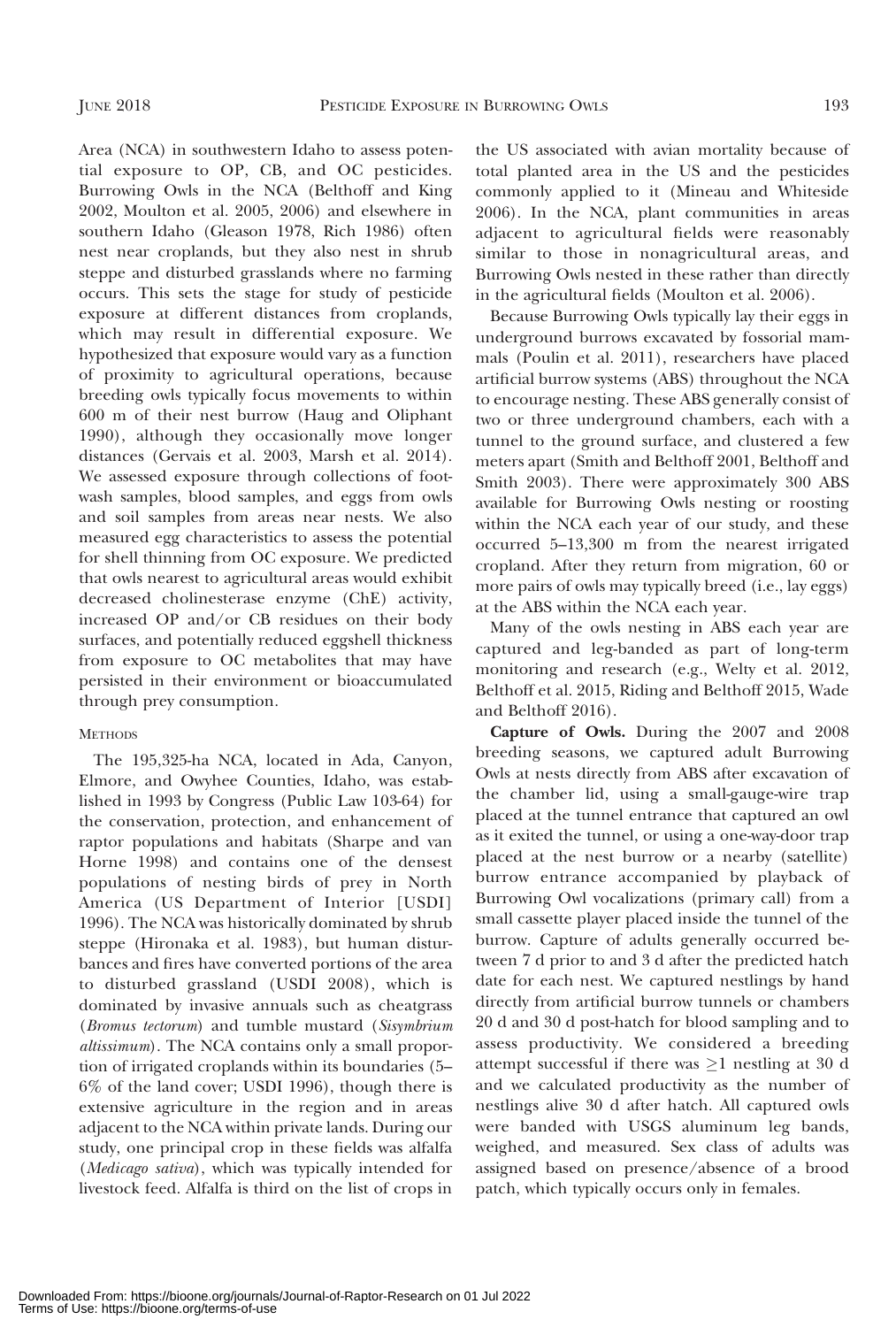Sampling for Pesticide Exposure. The owls we sampled (in the NCA) that occupied agricultural habitat nested near alfalfa fields. Pesticide types and application dates on the study sites were not known, as NCA croplands are located on private property, where pesticide-use reports are required only for restricted-use pesticides. Thus, we performed multiresidue screens for broad suites of the most common and likely OP, CB, and OC compounds applied to agricultural crops in southern Idaho at the time of our study and in the recent past.

Owl feet may accumulate pesticide residues from contaminated surfaces such as perch sites near crops and/or through capture of contaminated prey. Thus, to detect external signs of exposure to OP and/or CB insecticides, we collected foot-wash samples from adult Burrowing Owls using established methods (Gervais et al. 2000), scrubbing owl feet with a toothbrush and rinsing the feet with 50 ml of 100% ethanol. We collected the rinse and any soil, feathers, or hair/fur present on the talons through a funnel and into 50-ml glass vials. The brush and funnel were cleaned with water, rinsed with hexane, and allowed to air dry before reuse. We collected blanks in each area and on each day that sampling occurred by leaving a vial and funnel open to the air during collection of a foot-wash sample. We stored and transported foot-wash samples and blanks on ice until our return to the laboratory at Boise State University each day, at which time we froze samples at  $-20^{\circ}$ C until analysis for OP and CB residues.

We captured adults during both 2007 and 2008 at their nests between 1200–2400 H and collected 0.3– 1.0 ml of blood in heparinized capillary tubes following venipuncture of the ulnar vein. We captured and bled nestlings during the daytime (1000–1900 H) at 20 d and 30 d post-hatch to examine temporal changes in pesticide exposure as the nestlings aged. We collected 200-300 µl of blood from each nestling using the same technique as for adults and pooled blood from all nestlings in a nest to generate composite samples that contained approximately 1.5 ml per nest. Each nestling contributed an approximately equal amount to the composite. We were unable to resample nestlings at four nests because the nests either failed before nestlings reached 30 d or contained too few nestlings to produce a sufficient sample for analysis. We stored whole blood on wet ice until processed the same day via centrifugation (3000 rpm, 12 min). Plasma was stored at  $-80^{\circ}$ C until analyzed for ChE activity.

During 2007 and 2008, we collected Burrowing Owl eggs for pesticide analysis and measurement of eggshell thickness. Collection of one egg per nest should not significantly reduce fledgling numbers or the Burrowing Owl population in our study area, as these owls typically lay more eggs than the number of young that ultimately fledge (Riding 2010). We collected eggs before the beginning of incubation, which we assessed by observing adult behavior at nests and by egg temperature (i.e., eggs warm to the touch were considered incubated and not collected). Because we typically trapped the adult female attending a nest after we had collected the egg, we often were not aware of a female's identity at the time of egg collection. This resulted in egg collection in both years for two females and two collections in the same year from one female after she nested in a second burrow. There were seven artificial burrow sites at which we collected an egg in both years but at which different females nested each year. Although sample sizes were small, these collections allowed us to investigate post hoc whether contaminant concentrations in eggs were more related to the particular nest site or to the individual female.

We wrapped eggs in aluminum foil, transported them to a Boise State University laboratory, and stored them in a refrigerator  $(2.5^{\circ}C)$  until processing within 1–2 d of collection. In addition to potential differences in pesticide exposure as a function of proximity to agriculture, we were also interested in possible differences that occur with laying order (Custer et al. 2010, Ackerman et al. 2016), as females potentially reduce their body burden of contaminants by sequestering them into eggs. Thus, we noted the number of eggs in the nest at the time of collection and labelled collected eggs as ''Early'' if they were one of the first three eggs laid in a clutch, and ''Late'' if they were laid after the fifth egg in a clutch.

We measured length and breadth of each egg using a digital caliper (accurate to 0.01 mm) and determined mass using a digital scale accurate to 0.01 g. Displacement volume (ml) determined by egg submersion in water provided an estimation of egg volume. We cut the eggs along the air cell and poured the contents into pre-cleaned and labelled sample jars and stored them frozen  $(-20^{\circ}C)$  until analysis for OC pesticides.

After removing the egg contents, we measured eggshell thickness after allowing eggshells and their attached membranes to air-dry for a minimum of 6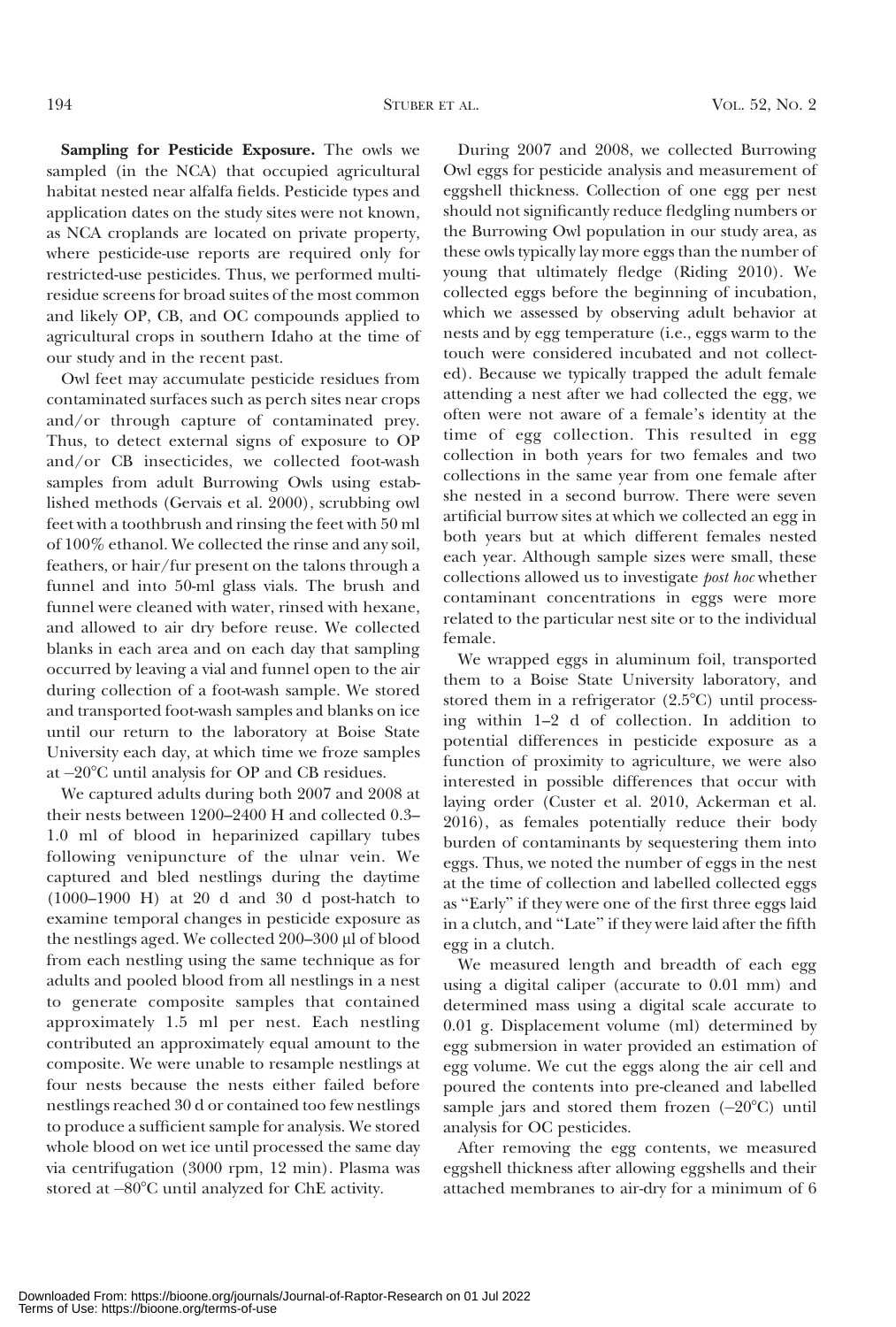mo. Once dry, we broke the shell into at least five fragments that each contained the equator (the egg's largest possible circumference). We used a Starrett digital micrometer (Athol, MA, USA; Model 734MXFL, accurate to 0.001 mm, modified for the concave shape of eggshells with a ball bearing attached to the device's measuring surface, to measure thickness at the equator of each eggshell fragment with its attached membrane. We report the mean of five equatorial eggshell fragment thickness measures for each egg.

We collected soil samples (15–20 g per sample) from 2–10 cm below the soil surface at locations within 200 m of nests where we collected eggs. We collected samples using a small stainless steel trowel that we cleaned between uses with the same method used for the foot-wash equipment. We placed samples in chemically cleaned jars that were stored frozen  $(-20^{\circ}C)$  until analysis for OC pesticides.

Chemical and Biochemical Analyses. Extraction and chemical analysis of OP, CB, and OC pesticides were performed at the California Animal Health and Food Safety Laboratory at University of California, Davis, using a multi-residue screening method that quantified residues of 43 OP, 11 CB, and 22 OC pesticides found in environmental matrices. An initial ethanol:ethyl acetate extraction preceded clean-ups specific to each of the pesticide classes and lipid levels in the specific matrix. Following extraction, OPs were analyzed by gas chromatography (GC) with flame photometric detection, OCs by GC with electron capture detection, and CBs by liquid chromatography followed by post-column hydrolysis and derivatization followed by fluorometric detection. Detailed specifics on these methods are available elsewhere (Holstege et al. 1994). Limits of quantification (LOQs) for OPs were 0.005  $\mu$ g/g wet wt (or parts per million, ppm), except for azinphos methyl and dioxathion (0.01 and 0.02 ppm, respectively). LOQs for CBs were 0.1 ppm. LOQs for OCs were 0.1 ppm for the DDT family of compounds, and 0.05 ppm for all others except technical chlordane and toxaphene (0.25 and 2 ppm, respectively). Lists of specific pesticide analytes and LOQs are in Stuber (2015).

Ultimately, the only OC detected in sampled eggs was p,p′-DDE. The quantification limit for the p,p′-DDE assay was 0.1 ppm. Thus, any concentration of  $\text{p,p'}\text{-DDE} \geq 0.1$  ppm was quantified, and those between 0 and 0.1 ppm were considered ''trace'' concentrations, and estimated to be 0.05 ppm in calculations below. Because we minimized chances

for desiccation during processing, p,p'-DDE concentrations were not corrected for desiccation.

Cholinesterase activities were determined at The Institute of Environmental and Human Health at Texas Tech University using the colorometric method in Ellman et al. (1961), modified for use in a 96-well plate reader (Hunt and Hooper 1993). Acetylthiocholine was the substrate, and iso-OMPA (tetraisopropylpyrophosportetraamide), a selective BChE inhibitor, was used to determine AChE activities. BChE was calculated as the difference between total and AChE activity. All ChE activities are expressed as µmoles substrate hydrolyzed/ (min\*ml plasma) or ''units''/ml plasma

Statistical Analysis. We performed all statistical analyses using JMP Pro 13.2 or SAS 9.4 (SAS Institute, Cary, NC, USA) and evaluated tests at an alpha level of 0.05. We report means  $\pm$  1 SE unless otherwise noted. For all statistical tests, we analyzed the natural log of distance from agriculture because taking the natural log helped normalize the positively skewed distribution; however, we present figures as a function of untransformed distance throughout.

We used General Linear Models (GLM) for analysis of ChE activity in relation to distance from agriculture for both adults and nestlings. Because ChE levels in birds may differ seasonally, during the different stages of breeding, between sexes, and by time of day (Rattner and Franson 1983, Hill 1989, Rattner and Fairbrother 1991), we also evaluated potential need for Julian date, sex class, and/or time of sample collection to be used as covariates in analyses of relationships between adults and distance to agriculture. We found differences between males and females and a significant correlation between Julian date and AChE, so we included them as covariates where appropriate in final linear models. Because we pooled blood samples at each nest, we were unable to assess the effect of sex on ChE in nestlings. All nestling samples were collected during the daytime, so potential effects of sample time also were not evaluated. We assessed effects of nestling age (20-d and 30-d samples) on ChE in a repeated measures framework using PROC Mixed in SAS and evaluated potential effects of nestling age, distance from agriculture, and their interaction. Finally, according to Hill (1988) and as used in Wilson et al. (1991), we examined AChE and BChE values from adults to locate the number of owls that had values more than 2 SD from a reference population. We used the owls that nested  $>1500$  m from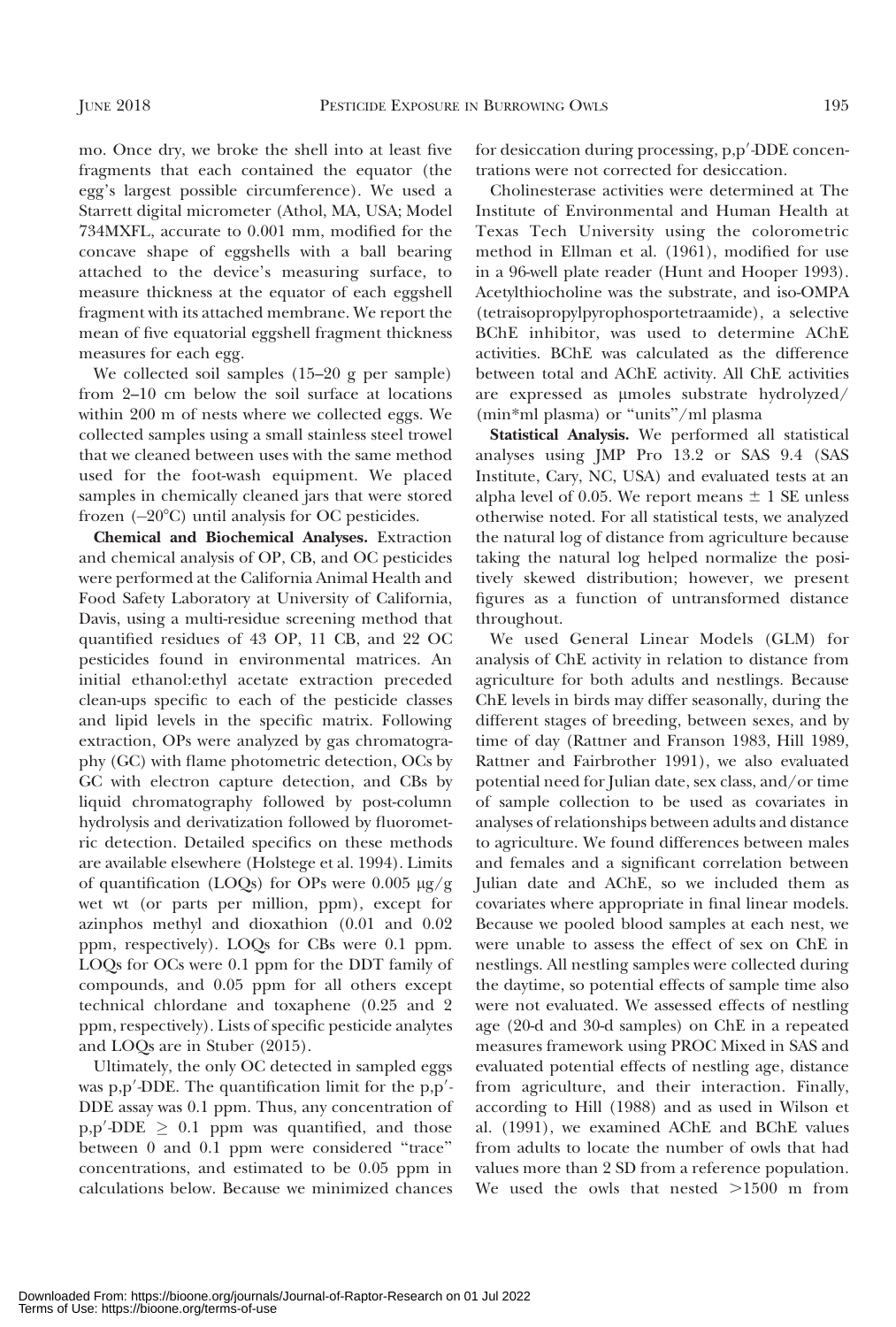agricultural fields as the reference population (calculated mean and SD). We examined a set of owls closest to agriculture  $(<600 \text{ m})$  and those in an intermediate category (600–1500 m) to identify any samples outside of the reference interval  $(>2$  SD below mean for reference population). Thus, this examination had the potential to uncover even a small number of owl exposures that population-level analyses might have failed to detect.

We used two methods to examine potential relationships between p,p'-DDE concentrations in Burrowing Owl eggs and distance to agriculture. We first used ordinal logistic regression with a categorical dependent variable at three levels (p,p'-DDE concentration: no detectable p,p′-DDE, trace p,p′-DDE, and quantifiable p,p'-DDE). Second, we used a generalized linear model (Poisson distribution, log link) to examine potential effect of distance from agriculture on concentration of p,p'-DDE (which was not normally distributed) in owl eggs, with trace concentrations scored as 0.05 ppm. For each analysis, we incorporated covariates for study year and laying order (Early vs. Late) to account for annual or temporal variability associated with egg order. Because there were three females that each contributed two eggs to our sample, we ran these two analyses with and without the second egg from each female ( $n = 58$  eggs and  $n = 55$  eggs, respectively). Inferences did not differ for the ordinal logistic regression, so we report results that included all 58 eggs. For the generalized regression analysis, we report results from analysis of the 55 eggs, as the inference surrounding one variable (distance from agriculture) changed. We viewed the latter as the conservative approach because it relied on completely independent observations.

Using Pearson correlation analyses, we examined potential relationships between eggshell thickness and (1) egg length, (2) breadth, (3) mass, and (4) volume. We also used general linear models to examine eggshell thickness as a function of (1) distance from agriculture, and (2) DDE concentration while including egg timing and year as covariates. We conducted these analyses using year and egg order as covariates including all eggs ( $n =$ 58), and including only the first egg from females if they were resampled  $(n = 55)$ ; inferences were the same for each, so we report results including all eggs.

#### **RESULTS**

We collected samples from Burrowing Owls and their nests during the nesting seasons of 2007 and 2008. We collected foot-wash and blood samples for anticholinesterase assessments in 2007 only, with foot-wash samples taken from 91 adult owls ( $n = 54$ ) female, and  $n = 37$  male) and blood samples taken from 84 adult owls ( $n = 51$  female and  $n = 33$  male) and nestling families at 43 unique nests. We collected a total of 58 eggs for OC analysis in 2007 and 2008. We collected nest-associated soil samples in 2008 only, a total of 25 samples for OC analysis.

Foot-wash Sample Analysis for OP and CB Exposure. Funding allowed for preliminary screening analysis of only 15 foot-wash samples and their associated blanks (controls). We selected samples for analysis across a range of distances from agriculture: 12 from adult males (1.9  $\pm$  0.91 km from agricultural field, range: 0.03–9.8 km), and three from adult females (2.3  $\pm$  1.9 km from agricultural field, range: 0.1–6.2 km). Irrespective of proximity to agriculture, there were no OP or CB insecticides detected in owl foot-wash samples or their associated blanks. Given these results and the cost of the OP/CB screens, no further foot-wash samples were analyzed.

Blood ChE Activity. In addition to adult samples, we also obtained blood samples from 20-d-old nestlings at 43 nest burrows (6.3  $\pm$  0.3 nestlings sampled per nest; range: 3–9) and from 30-d-old nestlings at 39 of the previously sampled 43 nest burrows (5.6  $\pm$  0.3 nestlings sampled per nest; range: 1–9).

For adults, there was no correlation between Julian date and BChE activity (Spearman correlation:  $r_s =$ 0.11,  $P = 0.331$ ,  $n = 84$ ); however, sample date and AChE activity had a small but significant correlation  $(r_s=0.27, P=0.01, n=84)$  so we included Julian date as a covariate when examining relationships between AChE and distance from agriculture. Sample time of day and AChE (Spearman correlation:  $r_s = 0.09$ ,  $P =$ 0.41,  $n=84$ ) or BChE activity ( $r_s = -0.01$ ,  $P=0.92$ ,  $n=$ 84) in adult Burrowing Owls were not related.

Plasma AChE activity was  $0.28 \pm 0.02$  units/ml plasma (range: 0.06–0.67) in adult Burrowing Owls  $(n = 84)$  sampled during 2007. There was no interaction between distance from agriculture and sex of owl when examining potential effects on AChE levels (Generalized Linear Model with Julian date covariate:  $F_{1,79} = 0.50, P = 0.48$ , no effect of sex  $(F_{1,79} = 2.27, P = 0.14)$ , although males tended to be higher than females, and no relationship between distance from agriculture and AChE activity ( $F_{1,79}$  = 1.36, 0.50,  $P = 0.25$ ; Fig. 1). The effect of the covariate Julian date was significant ( $F_{1,79} = 4.30, P =$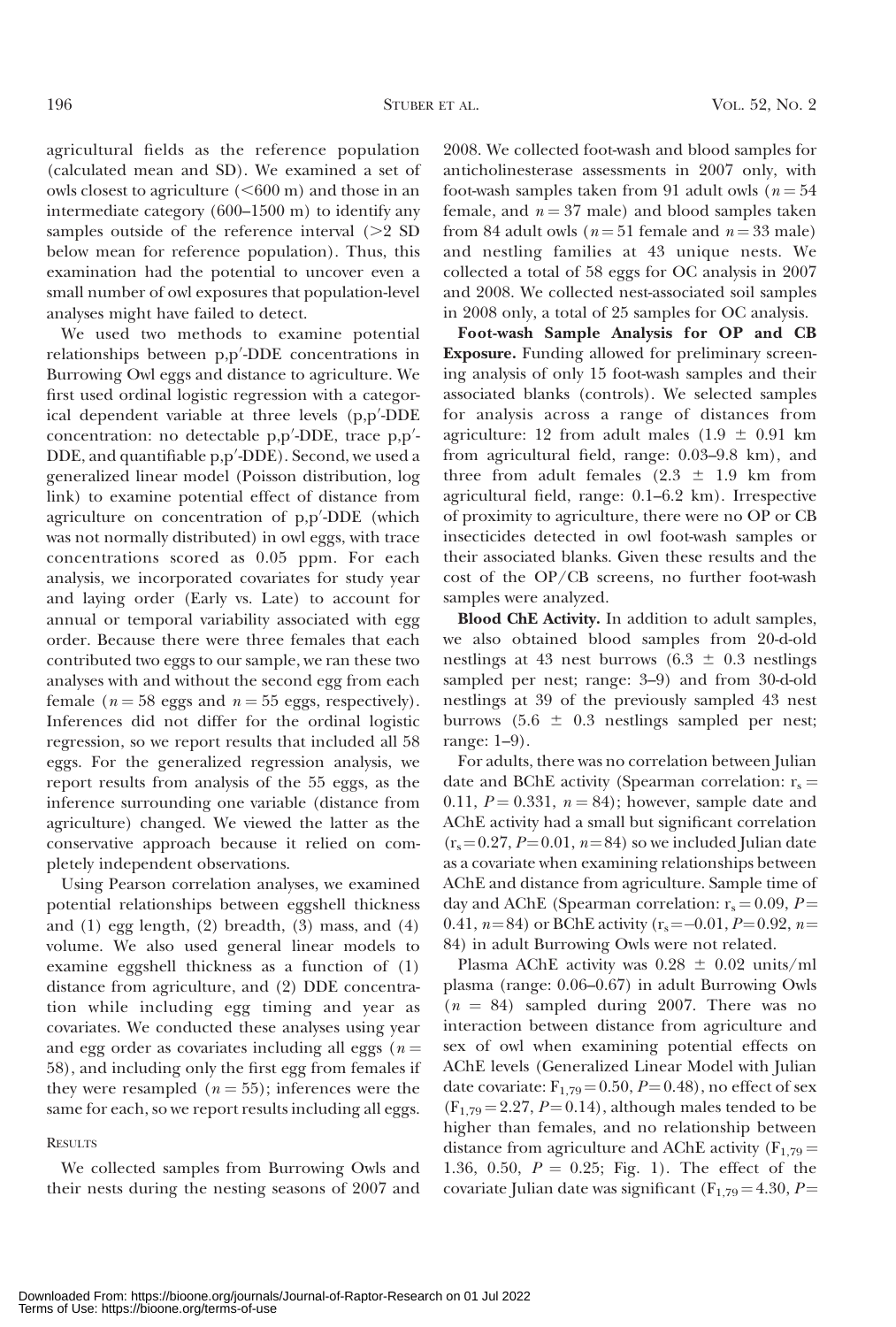

Figure 1. Plasma AChE and BChE levels (units/ml plasma) in adult male (filled symbols) and adult female (open symbols) Burrowing Owls as a function of distance from irrigated agriculture within the Morley Nelson Snake River Birds of Prey National Conservation Area, ID, USA, in 2007. Simple linear regression lines (continuous = males, dashed = females) are provided for illustration.

0.04) and had a positive parameter estimate (0.002  $±$  0.001), indicating that AChE increased in adults as the breeding season progressed. For BChE, adults averaged  $1.92 \pm 0.06$  units/ml plasma (range: 0.94– 3.71,  $n = 84$ ). Distance from agriculture and sex did not interact  $(F_{1,80} = 0.61, P = 0.44)$ , and there was no effect of either sex class ( $F_{1,80} = 0.45, P = 0.051$ ) or distance from agriculture ( $F_{1,80} = 0.09$ ,  $P = 0.76$ ; Fig. 1). Finally, when examining plasma AChE and BChE activity levels of adult Burrowing Owls sampled near agriculture in relation to a reference population from farther away, we found none  $> 2$  SD below the mean for the reference population (Table 1).

For pooled nestling samples, neither AChE nor BChE activity was correlated with Julian date at either 20 d or 30 d of age (all  $|r_s| < 0.1$ , all  $P > 0.56$ ), so we did not include sampling date as a covariate in subsequent analyses. AChE and BChE activity in nestling samples was  $0.357 \pm 0.017$  units/ml plasma and  $1.823 \pm 0.056$  units/ml plasma respectively at 20 d ( $n=43$  nests), and 0.341  $\pm$  0.025 units/ml plasma and  $1.827 \pm 0.062$  units/ml plasma at 30 d ( $n = 39$ ).

There was no interaction between age of nestling and distance from agriculture for either AChE or BChE activity (repeated measures analysis:  $F_{1,37} =$ 0.57,  $P = 0.45$ ;  $F_{1,37} = 1.33$ ,  $P = 0.26$ , respectively; Fig. 2). There was also no effect of nestling age (20 or 30 d) on AChE or BChE activity ( $F_{1,37} = 0.15$ ,  $P = 0.70$ ;  $F_{1,37} = 1.25$ ,  $P = 0.27$ , respectively), suggesting that ChE in nestlings at 20 d of age had reached maturation levels similar to those of 30-d-old nestlings. Finally, AChE and BChE activity levels did not vary with distance from agriculture ( $F_{1,41}$  = 1.75,  $P = 0.19$ ;  $F_{1,41} = 0.44$ ,  $P = 0.51$ , respectively; Fig. 2).

Soil OC Analysis. These samples were collected a median distance of 750 m from agricultural fields  $(2.6 \pm 0.8 \text{ km}, \text{range: } 0.03 - 13.27 \text{ km})$ . We detected no OCs or their metabolites in these soil samples irrespective of distance from agriculture.

Egg OC Analysis. We collected one egg from 29 Burrowing Owl nests in both 2007 and 2008 to help ascertain OC exposure in the adult females that laid them. These included 34 early eggs and 24 late eggs (Table 2). The only OC chemical detected in the multi-residue screen was p,p'-DDE. Of the 58 eggs, 31 (53.4%) had no detected exposure, and 27  $(46.6\%)$  had p,p'-DDE concentrations ranging from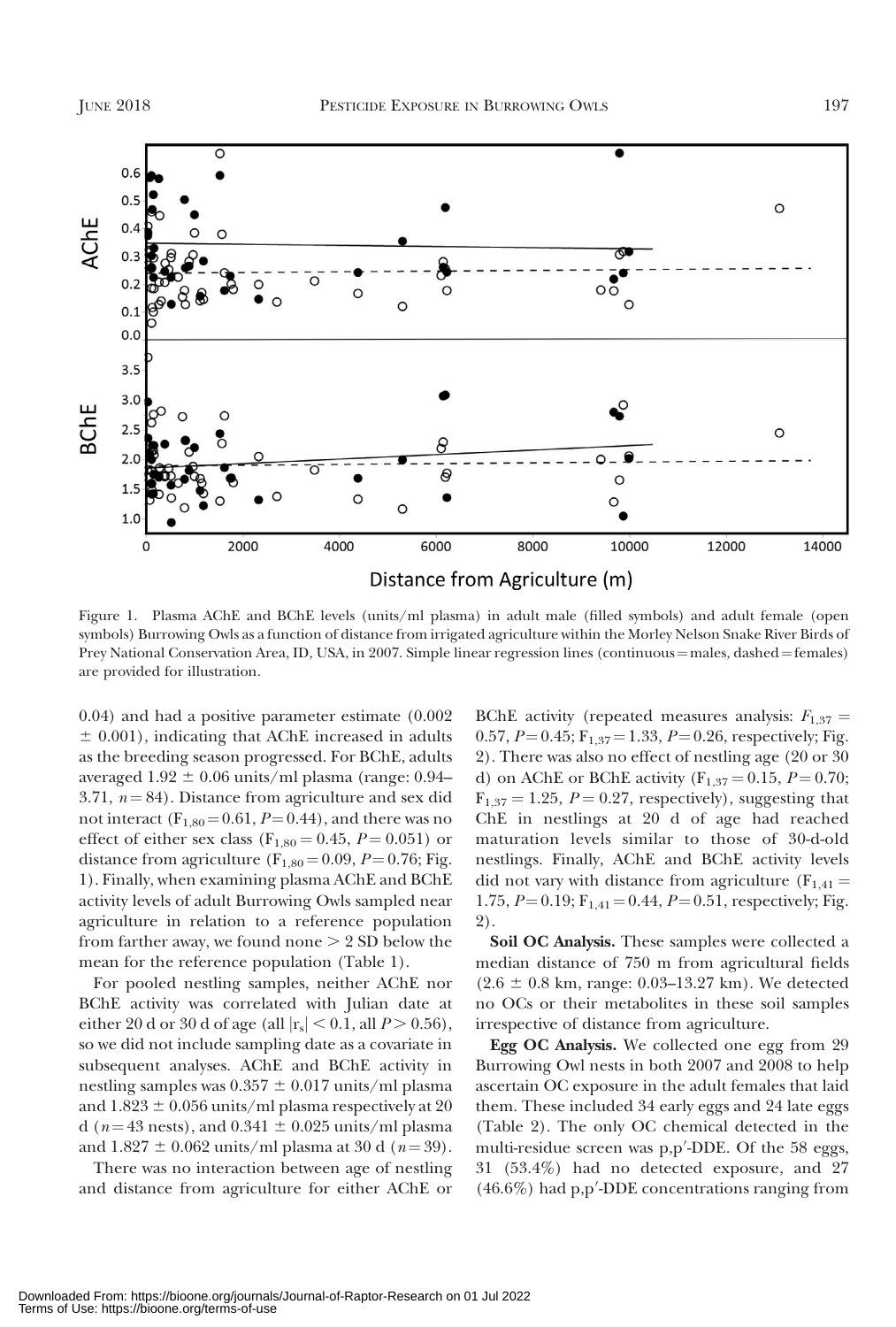| activity levels (± SD) for adult male and female Burrowing Owls breeding in nonagricultural areas (>1500 m from irrigated<br>n), those < 600 m from agriculture (Agricultural Population), and those between 600 and 1500 m from agricultural areas<br>lasma cholinestel<br>Katerence P<br>able 1. P |
|------------------------------------------------------------------------------------------------------------------------------------------------------------------------------------------------------------------------------------------------------------------------------------------------------|
| the Morley Nelson Snake River Birds of Prey National Conservation Area, ID, USA, in 2007. Number of individuals below, within, and<br>ermediate Population) un                                                                                                                                       |
| dicated. Individual owls that exhibited ChE activity below the reference interval may have been exposed to cholinesterase-inhibiting<br>'n e reterence interral are it                                                                                                                               |
|                                                                                                                                                                                                                                                                                                      |

|      |                          |                          |      | REFERENCE POPULATION                                                                          |                   |              |           |                   | AGRICULTURAL POPULATION        |                        |               |      | INTERMEDIATE POPULATION |                                |              |
|------|--------------------------|--------------------------|------|-----------------------------------------------------------------------------------------------|-------------------|--------------|-----------|-------------------|--------------------------------|------------------------|---------------|------|-------------------------|--------------------------------|--------------|
|      |                          |                          |      | INTERVAL $(\pm 2 \text{ SD})^a$                                                               |                   |              |           |                   | RELATIVE TO REFERENCE INTERVAL |                        |               |      |                         | RELATIVE TO REFERENCE INTERVAL |              |
|      | SEX ENZYME n MEAN SD     |                          |      | LOWER                                                                                         | UPPER n MEAN SD   |              |           | <b>BELOW</b><br>ż | WITHIN<br>ż                    | <b>ABOVE</b><br>2<br>Z | n MEAN SD     |      | <b>BELOW</b><br>ż       | WITHIN<br>Ż.                   | ABOVE<br>Χo. |
| Male |                          | AChE 13 0.32 0.16        |      | 0.00                                                                                          | 0.64 14 0.37 0.15 |              |           |                   |                                |                        | $0.32$ $0.13$ |      |                         |                                |              |
|      |                          | <b>BChE</b> 13 2.08      | 0.68 | 0.72                                                                                          |                   |              | 1.90 0.51 |                   |                                |                        | 1.78          | 0.42 |                         |                                |              |
|      | Female AChE 20 0.25 0.13 |                          |      | $-0.01$                                                                                       | 0.51              | 21 0.25 0.11 |           |                   |                                |                        | 0.21          | 0.09 |                         |                                |              |
|      |                          | <b>BChE</b> 20 1.88 0.49 |      | 0.90                                                                                          | 2.86              | 21 1.97 0.58 |           |                   |                                |                        |               |      |                         |                                |              |
|      |                          |                          |      |                                                                                               |                   |              |           |                   |                                |                        |               |      | $10$ 1.83 0.45          |                                |              |
|      |                          |                          |      | ${}^4$ Reference interval established as $\pm$ 2 SD from the mean in nonagricultural burrows. |                   |              |           |                   |                                |                        |               |      |                         |                                |              |

0.05–3.5 ppm (mean =  $0.20 \pm 0.56$  ppm, geometric mean  $= 0.00$  ppm;  $n = 58$ ; Table 2). For the two females that had eggs sampled in both years of study, one had no p,p'-DDE detected in either 2007 or 2008, and the other had  $1.6$  ppm and  $1.3$  ppm p,p $^\prime\text{-}$ DDE in 2007 and 2008, respectively. These latter concentrations were the third- and fourth-highest in our study (Table 2) and could indicate persistence in the female or re-exposure between years. Eggs from the female sampled twice in the same breeding season (approximately 100 m and 6 d apart) both contained p,p'-DDE (0.1 and 0.2 ppm, respectively). Thus, considering only this small sample of females, there appeared to be some consistency in DDE concentrations from year to year.

Concentration of p,p'-DDE in Burrowing Owl eggs from artificial burrow nest sites that we sampled in both years but were occupied by different females (n  $= 7$ ) was not always consistent (Fig. 3). Disparities were noteworthy at two nest sites. At the first site, p,p'-DDE concentration was below detection limits in the first year of the study (2007), but 3.5 ppm in 2008. At the second site, the egg collected in the first year of study had a concentration 32 times higher than the egg collected in the second year (1.6 ppm vs. 0.05 ppm, respectively; Fig. 3). These differences in egg contaminant concentrations occurred despite no likely local changes in OC use between years, i.e., there was no DDT applied in either year as its use was banned years before our study. Thus, it was probably individual female rather than nest site that explained the patterns.

Our two analyses of the relationship between DDE concentrations and the distance to the nearest agriculture had different outcomes. Distance to agriculture was unrelated to p,p'-DDE category (ordinal logistic regression analysis; likelihood ratio  $\chi^2$  = 0.004, P = 0.95), although probability of having quantifiable DDE increased from early to late eggs (likelihood ratio  $\chi^2$  = 4.8, P = 0.03) and in the second year of study (likelihood ratio  $\chi^2$  = 4.1, P = 0.04, Fig. 4). However, when we analyzed the relationship between p,p′-DDE concentration in eggs and distance from agriculture, we found that p,p'-DDE increased with distance from agriculture (parameter estimate =  $0.52 \pm 0.24$ , likelihood ratio  $\chi^2$  = 6.00, P = 0.01), although there was no relationship with year  $(\chi^2 = 2.47, P = 0.12)$  or egg timing  $(\chi^2 = 1.29, P =$ 0.26).

For 27 breeding attempts where p,p'-DDE was detected in the sampled egg, there were  $4.2 \pm 0.6$ fledglings per attempt ( $n=5$  attempts [18.5%] failed

 $\pi$   $\sigma$   $\pi$   $\kappa$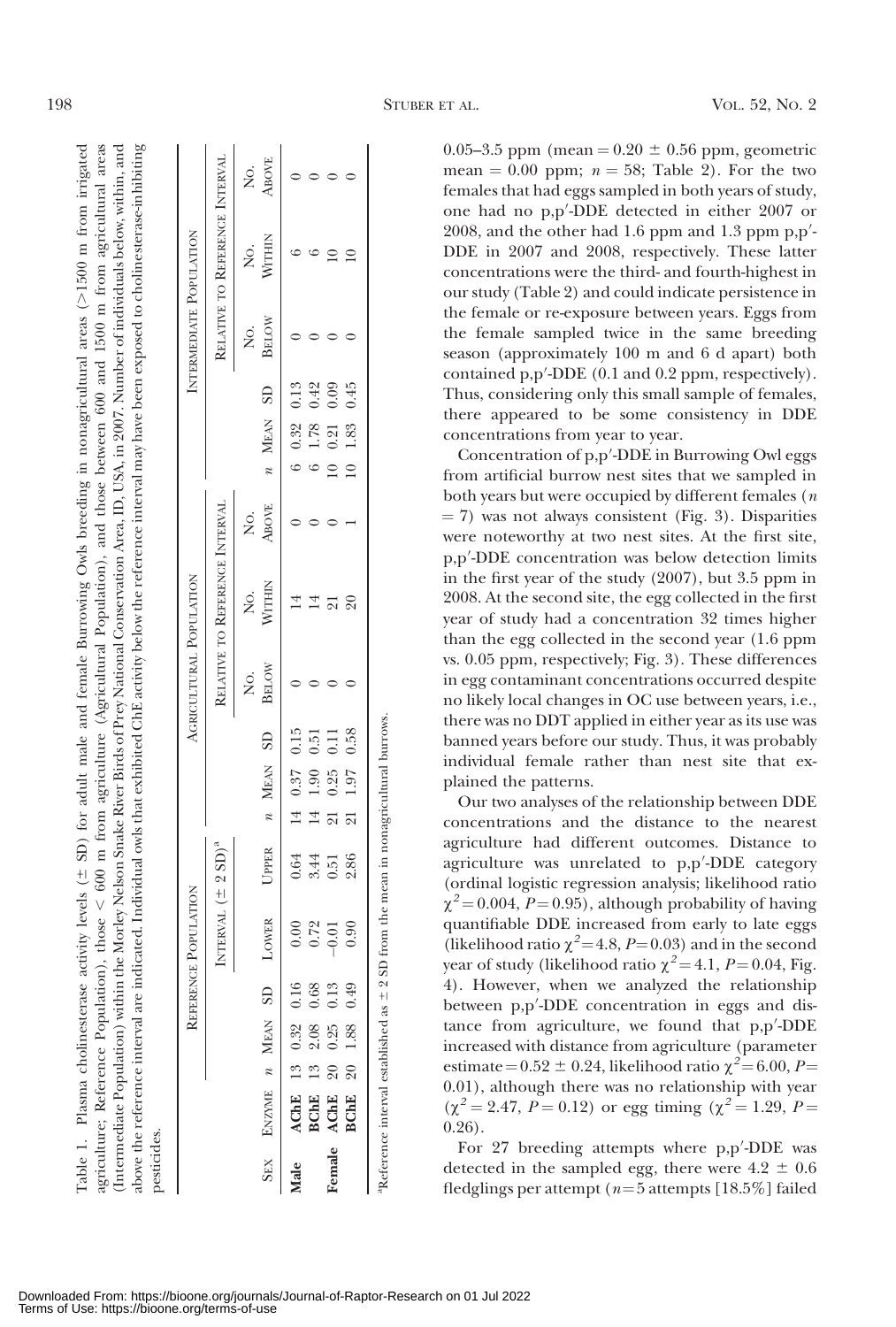

Figure 2. Plasma AChE and BChE levels (units/ml plasma) in pooled samples from nestling Burrowing Owls within broods 20 d (filled symbols) and 30 d (open symbols) after hatch as a function of distance from irrigated agriculture within the Morley Nelson Snake River Birds of Prey National Conservation Area, ID, USA, in 2007. Simple linear regression lines (continuous = 20 d, dashed = 30 d) are for illustration.

to produce any fledglings). In contrast, there were  $3.1 \pm 0.5$  fledglings per breeding attempt and seven failed attempts  $(22.6\%)$  when  $p,p'$ -DDE was not detected in sampled eggs  $(n = 31)$ . Thus, although

sample sizes are small, presence of p,p'-DDE did not appear to result in greater nest failures or fewer fledglings. Productivity for all breeding attempts monitored during 2007–2008 irrespective of egg

| Table 2. Number of Burrowing Owl eggs containing OC residues of different concentrations during two breeding seasons            |
|---------------------------------------------------------------------------------------------------------------------------------|
| (2007–2008) in the Morley Nelson Snake River Birds of Prey National Conservation Area, ID, USA. Early eggs were any of          |
| the first three eggs laid in a clutch, and Late eggs were those after the fifth in a clutch. One egg per nest from 58 nests was |
| collected and analyzed.                                                                                                         |

|                            |       |      | YEAR         |      |
|----------------------------|-------|------|--------------|------|
|                            | 2007  |      | 2008         |      |
| CONCENTRATION OF DDE (PPM) | EARLY | LATE | <b>EARLY</b> | LATE |
| 0.0                        | 12    |      | 9            | 3    |
| $0.05^{\rm a}$             |       |      |              |      |
| 0.1                        |       | 3    |              | 4    |
| 0.2                        |       |      |              |      |
| 0.3                        |       |      |              |      |
| 0.6                        |       |      |              |      |
| 1.3                        |       |      |              |      |
| 1.6                        |       |      |              |      |
| 1.7                        |       |      |              |      |
| 3.5                        |       |      |              |      |

<sup>a</sup> Trace concentration. Estimated to be 0.05 ppm for all samples with trace but below quantifiable levels (see text).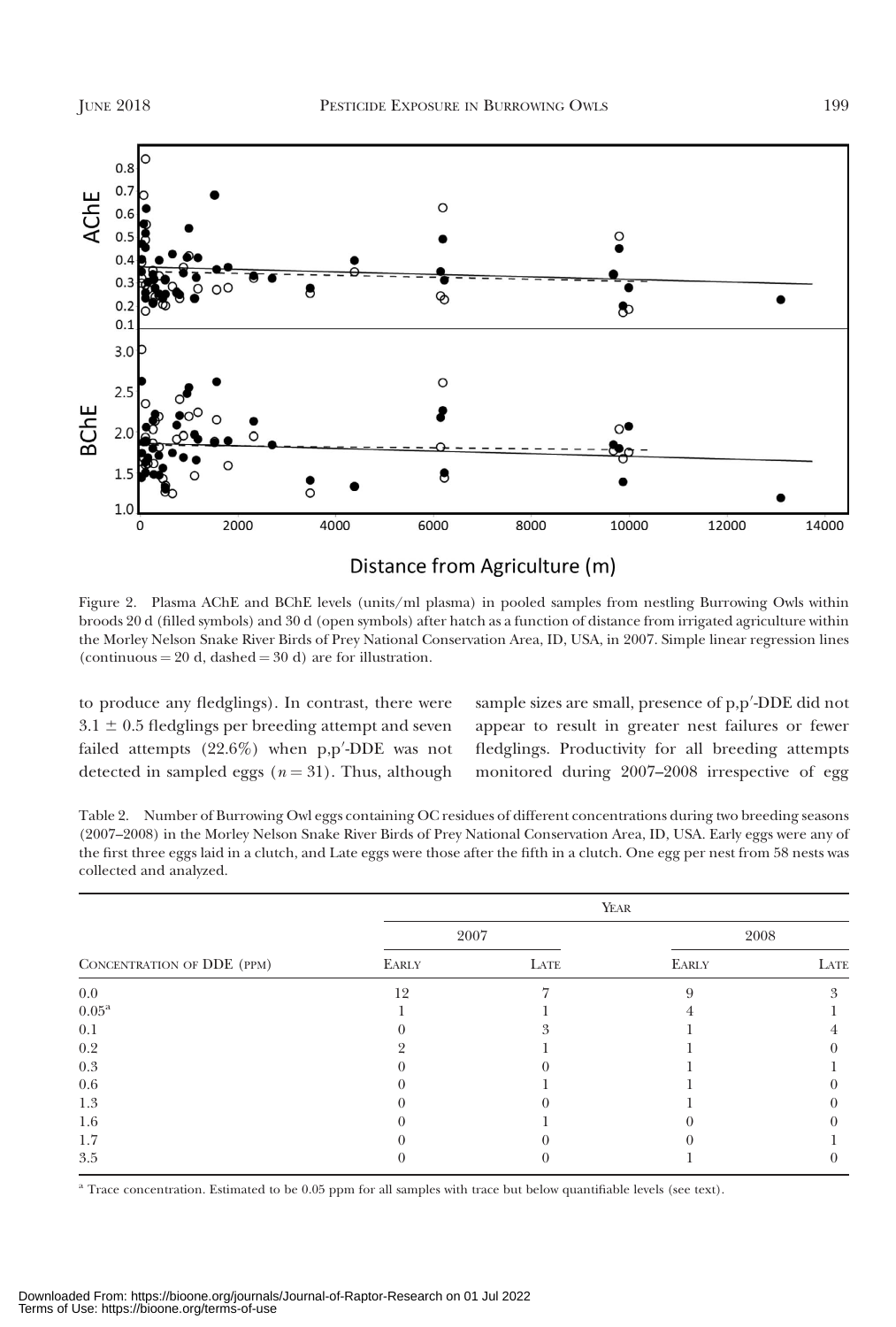

Figure 3. Concentrations of p,p'-DDE (ppm) in Burrowing Owl eggs at seven nest sites sampled both in 2007 (filled symbols) and 2008 (open symbols) within the Morley Nelson Snake River Birds of Prey National Conservation Area, ID, USA. Some points are jittered for clarity.

collection was 3.6  $\pm$  0.5 (n = 82) fledglings per attempt.

Egg Dimensions and Shell Thickness. Mean egg length, breadth, mass, and volume were  $32.35 \pm$ 0.16 mm  $(n = 58)$ ,  $25.92 \pm 0.11$  mm  $(n = 58)$ , 11.54  $\pm$  0.14 g (n = 57), and 11.13  $\pm$  0.13 cm<sup>3</sup> (n = 57), respectively. Eggshell thickness was not strongly related to an egg's length, breadth, mass, or volume (Fig. 5). Thickness was greater in early eggs (0.189  $\pm$ 0.002,  $n = 34$ ) compared with late eggs (0.180  $\pm$ 0.002,  $n=24$ , General Linear Model:  $F_{1,54}=8.12$ ,  $P=$ 0.01, Fig. 6a), and there was no effect of year ( $F_{1,54}$  = 1.54,  $P = 0.22$ ). Eggshell thickness was not related to either distance from agriculture ( $F_{1,54} = 1.55$ ,  $P =$ 0.22, Fig. 6b) or p,p'-DDE concentration ( $F_{1,54}$  = 1.20,  $P = 0.28$ , Fig. 6c). Eggshell thickness in eggs with and without p,p'-DDE was  $0.184 \pm 0.003$  mm (range: 0.160–0.207,  $n = 27$ ), and 0.186  $\pm$  0.002 mm (range: 0.157–0.214,  $n = 31$ ), respectively.

#### **DISCUSSION**

Our hypothesis was that Burrowing Owls nesting in agricultural areas within the NCA may be more exposed to pesticides than owls nesting in nonagricultural areas. We predicted that this would be reflected in residue analyses in relation to proximity to agriculture. We also envisioned that contaminants such as OC compounds might result in eggshell thinning, and this too might covary with proximity to agriculture. But, despite examining a number of external (e.g., foot-wash) and internal (e.g., ChE activity) indicators, we did not detect evidence of OP or CB pesticide exposure in NCA Burrowing Owls. However, nearly one-half of all Burrowing Owl eggs we examined were contaminated with  $\rm p,p^{\prime}\text{-}DDE,$  a metabolite of DDT. In contrast to the prediction that pesticide concentrations would be higher nearer to agriculture, we observed that  $p,p'\text{-DDE}$  concentration in eggs was higher farther from agriculture in one analysis and was unrelated to distance from agriculture in another analysis. Local soil samples tested negative for p,p'-DDE and, for individual females who moved between nesting sites but who had eggs sampled in both years of our study, individual owl rather than nest site appeared to better explain egg p,p'-DDE concentration. Thus, we posit that these contaminants may not have been derived from local sources and perhaps stemmed from sources encountered while on migration or in the owls' wintering areas.

There was no evidence of exposure to OP or CB compounds in foot-wash samples, and plasma AChE and BChE activity did not covary with proximity to agriculture in either adult or nestling Burrowing Owls as we had hypothesized. Moreover, no owls in agricultural areas had plasma AChE or BChE activity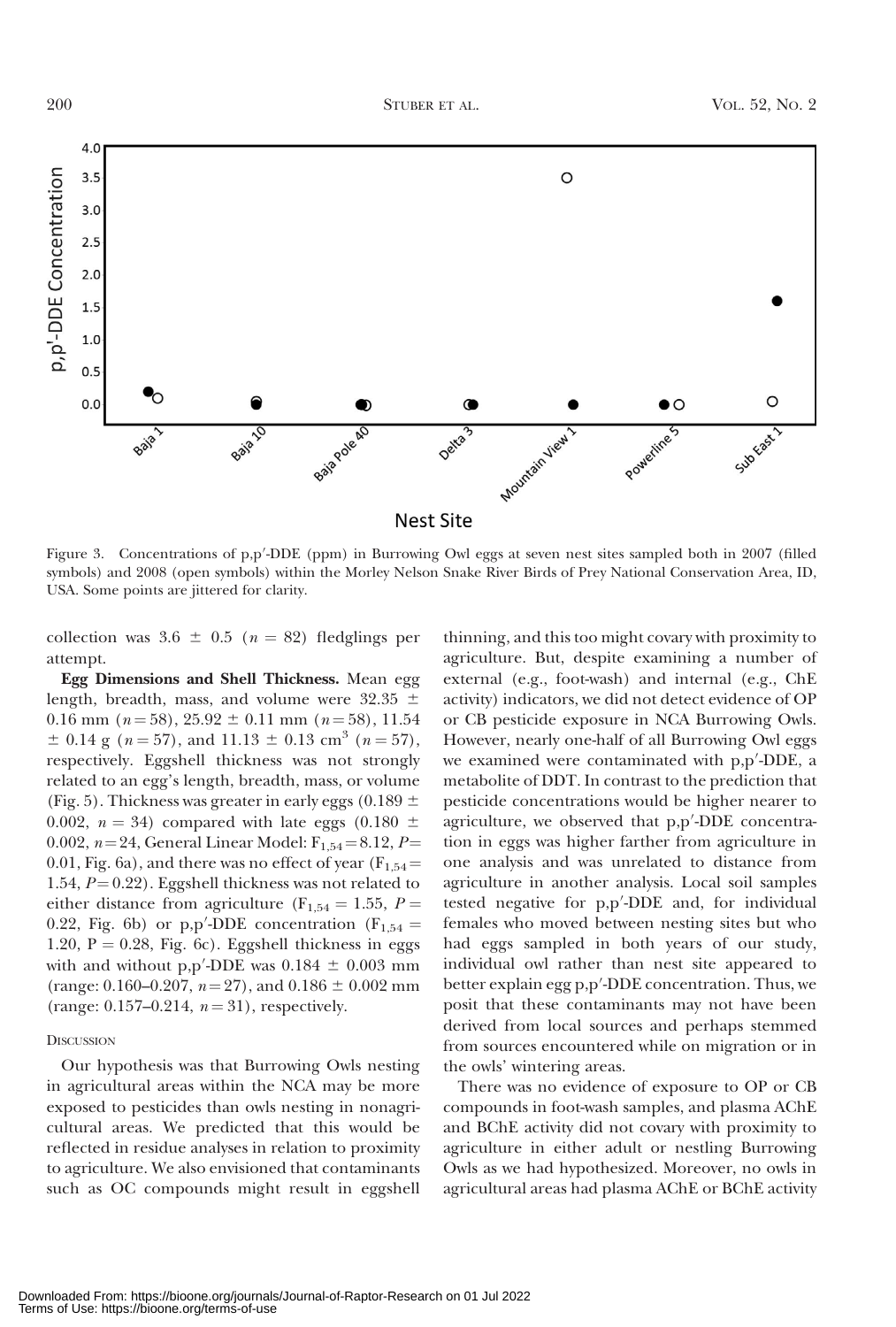

Figure 4. Top: DDE category as a function of distance from agriculture for Burrowing Owl eggs from the Morley Nelson Snake River Birds of Prey National Conservation Area, ID, USA (2007–2008). Categories of DDE concentrations: Quantifiable  $=\geq$  0.1 ppm; Trace: <0.1 ppm but greater than zero; None: not detected. Bottom: p,p′-DDE concentration as a function of distance from agriculture. 2007: Black, 2008: gray, Early eggs: filled symbols, Late eggs: open symbols for both top and bottom panels.

 $\leq$  2 SD below the mean of a reference population. Although it is possible that owls nesting near agricultural areas in our study did not forage in areas where pesticides had been applied, which could explain our negative results, avoiding exposure in this manner seems unlikely and is not consistent with Gervais et al. (2003) and Marsh et al. (2014), who found that owls foraged commonly in agricultural areas. Woodin et al. (2007) also found the regurgitated pellets of Burrowing Owls within agricultural areas and Moulton et al. (2005) reported Burrowing Owls in the NCA preying extensively on montane voles (Microtus montanus), which occur predominately in irrigated agricultural lands rather than in surrounding arid grasslands. We also observed Burrowing Owls perching on fence posts adjacent to croplands in the NCA, so it is unlikely that exposure could have been avoided if the environment contained extensive OP and CB contaminants during our study. It remains possible, however, that either (a) due to the short half-lives of OP and CB contaminants, we did not capture owls and collect samples at the appropriate time to detect exposure to these chemicals, or (b) OP and CB chemicals in our multi-residue screen were not applied to the agricultural fields in question during our study. In the case of the former, exposure and associated negative effects may have occurred but were not detected in our study.

Although there was only one OC analyte,  $p, p'$ -DDE, detected in Burrowing Owl eggs in our study area, 46% of sampled eggs tested positive for this chemical. Occurrence of this p,p'-DDE was not restricted to a small number of nest sites or to one particular portion of our study area, and there was some evidence that p,p'-DDE concentration in eggs may increase with distance to the nearest agricultural field, further suggesting that current NCA agriculture was not the source of this p,p'-DDE. Soil samples collected near owl nest sites were negative for OCs, which also supported this conclusion. However, as a caveat, soil concentrations of contaminants are typically low, much lower than concentrations in prey species.

Because p,p'-DDE is lipid soluble and retained in adipose tissues of a bird after exposure (Bernard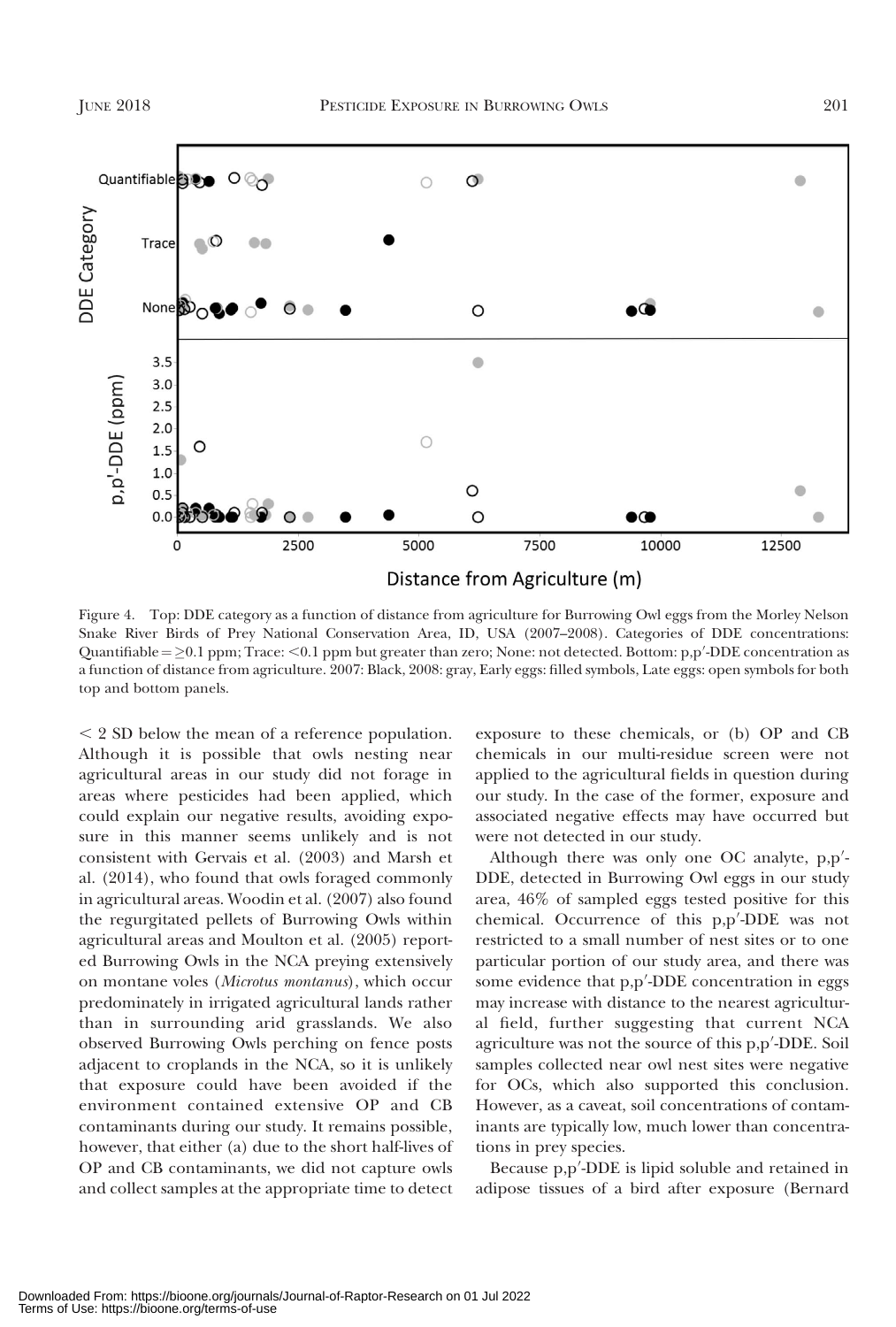

Figure 5. Thickness of eggshells for Burrowing Owl eggs collected in 2007–2008 in the Morley Nelson Snake River Birds of Prey National Conservation Area, ID, USA, as a function of egg length, breadth, mass and volume. Pearson correlation analysis  $(n=57^{\rm a} \text{ or } 58^{\rm b})$  with shell thickness: Length<sup>a</sup>:  $r=-0.025$ ,  $P=0.853$ ; Breadth<sup>a</sup>:  $r=-0.034$ ,  $P=0.803$ ; Mass<sup>b</sup>:  $r=0.059$ ,  $P = 0.664$ ; Volume<sup>b</sup>:  $r = -0.007$ ,  $P = 0.960$ ).

1966), p,p'-DDE excreted and detected in a female's egg could be derived from exposure that occurred long before arriving on nesting grounds. Burrowing Owls in Idaho are generally annual migrants and move from breeding grounds to wintering grounds and back each year. Of the five sightings, recaptures, or recoveries of leg-banded owls from the NCA outside of the breeding season, all occurred in California (J. Belthoff unpubl. data). Regionally, six of eight Burrowing Owls tracked from breeding grounds in southeastern Washington wintered in central or southern California (Washington Department of Fish and Wildlife [WDFW] 2013), and Burrowing Owls tagged at the Mountain Home Air Force Base (Elmore County, Idaho, near our study area) wintered in southern California or northern Mexico (D. Johnson pers. comm.). Thus, Burrowing Owls that breed in the NCA likely migrate through or spend their winters in California and/or northern Mexico, where DDT and its metabolites still persist

in higher levels in the food chain (Gervais et al. 2000, Yates et al. 2009).

Gervais et al. (2000) studied Burrowing Owls in the San Joaquin Valley (Lemoore Naval Air Station and near Pixley National Wildlife Refuge) and the Imperial Valley (Salton Sea National Wildlife Refuge) of southern California and found all but two eggs in their sample contained  $p, p'.\text{DDE}$  residues. Eggs from Lemoore Naval Air Station had geometric mean p,p'-DDE concentration of 7.52 ppm, more than twice the highest egg concentration we observed for Burrowing Owls breeding in the NCA. In contrast, eggs at Pixley National Wildlife Refuge and Salton Sea National Wildlife Refuge had a geometric mean of  $1.10$  ppm and  $0.62$  ppm  $p,p'$ -DDE, respectively (Gervais et al. 2000, Gervais and Catlin 2004). Concentrations in our study (NCA), were lower. Moreover, concentrations of p,p'-DDE in Burrowing Owl eggs in the NCA were almost all less than concentrations reported in Blus (2011) for other raptor species, including Peregrine Falcons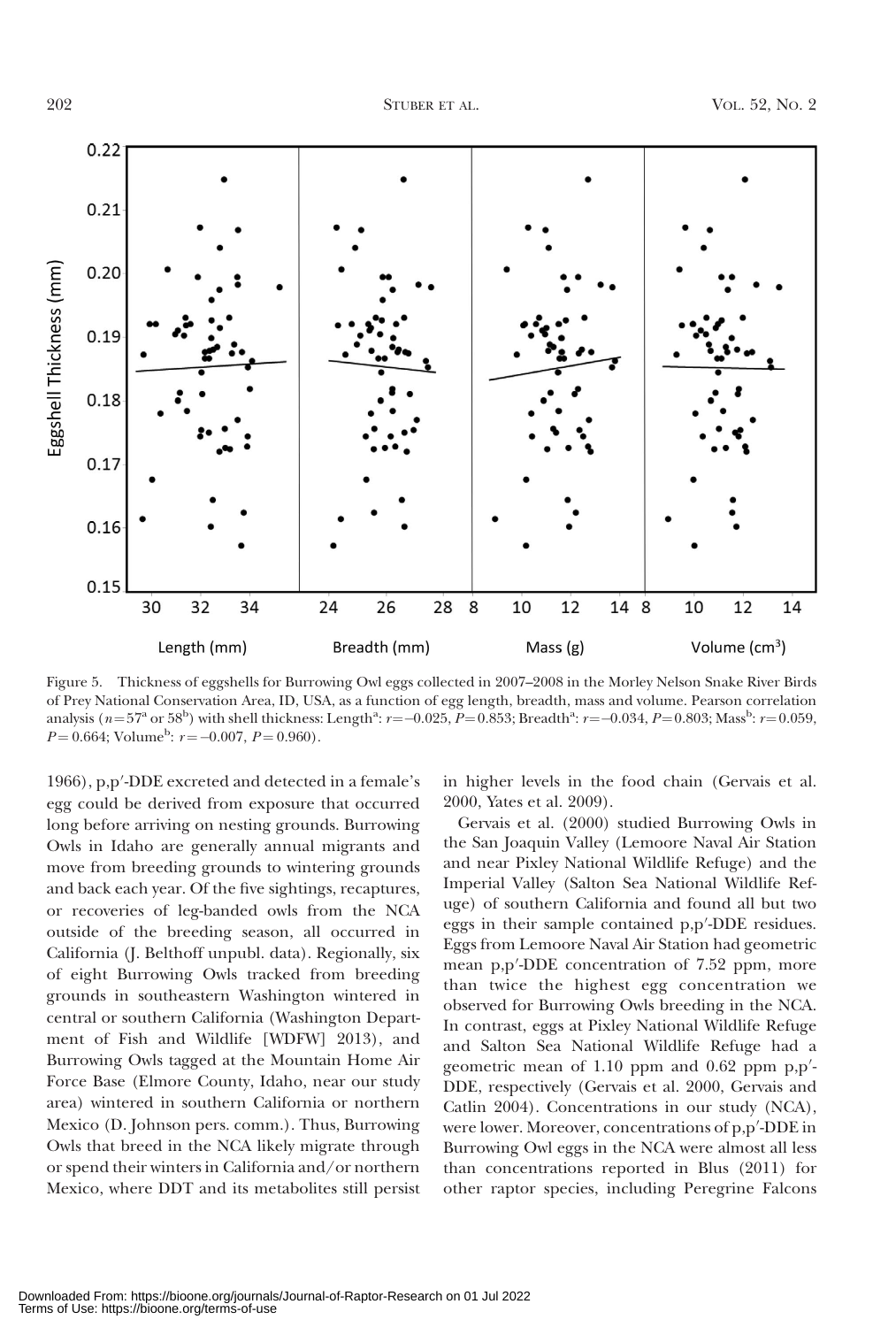

Figure 6. Burrowing Owl eggshell thickness as a function of (a) relative timing of egg ( $E = \text{early}, L = \text{late}$ ) within a clutch, (b) distance from agricultural fields, and (c) DDE concentration in the Morley Nelson Snake River Birds of Prey National Conservation Area, ID, USA, 2007–2008. For (a), early eggs  $(n=34)$  were any of the first three eggs laid in a clutch, whereas late eggs ( $n = 24$ ) were after the fifth egg.

(Falco peregrinus; means ranged from 2–44 ppm; Cade et al. [1971], White et al. [1973]), White-tailed Eagles (Haliaeetus albicilla; 30 ppm; Koivusaari et al. [1980]), Eurasian Sparrowhawks (Accipiter nisus; 7 ppm; Newton and Bogan [1974]), Ospreys (Pandion haliaetus; means ranged from 2–9 ppm; Wiemeyer et al. [1975]), Bald Eagles (Haliaeetus leucocephalus; 10 ppm; Anthony et al. [1993]), and Golden Eagles (Aquila chrysaetos; means ranged from 0.1–0.3 ppm; Newton and Galbraith [1991]). We observed approximately 93% of all sampled eggs contained  $\leq 1.0$ ppm p,p'-DDE, which suggests that concentrations of p,p′-DDE in Burrowing Owl eggs in the NCA are not greater than expected in North American raptors in the post-DDT era.

There also was no indication that the concentrations of p,p'-DDE we observed in Burrowing Owl eggs in the NCA caused thin-shelled eggs or nest failures. Despite detection of p,p′-DDE in Burrowing Owl eggs from the NCA, we did not observe any strong relationship between eggshell thickness and p,p'-DDE concentration or eggshell thickness and proximity to agricultural fields. These findings suggest that Burrowing Owls in the NCA, which have lower concentrations of p,p'-DDE in eggs than owls in some other agricultural areas of western North America, escaped significant thinning. We did, however, detect an effect of egg order on shell thickness in that early eggs had thicker shells on average, which is a pattern that occurs in some species (e.g., Romanoff and Romanoff 1949, Bitman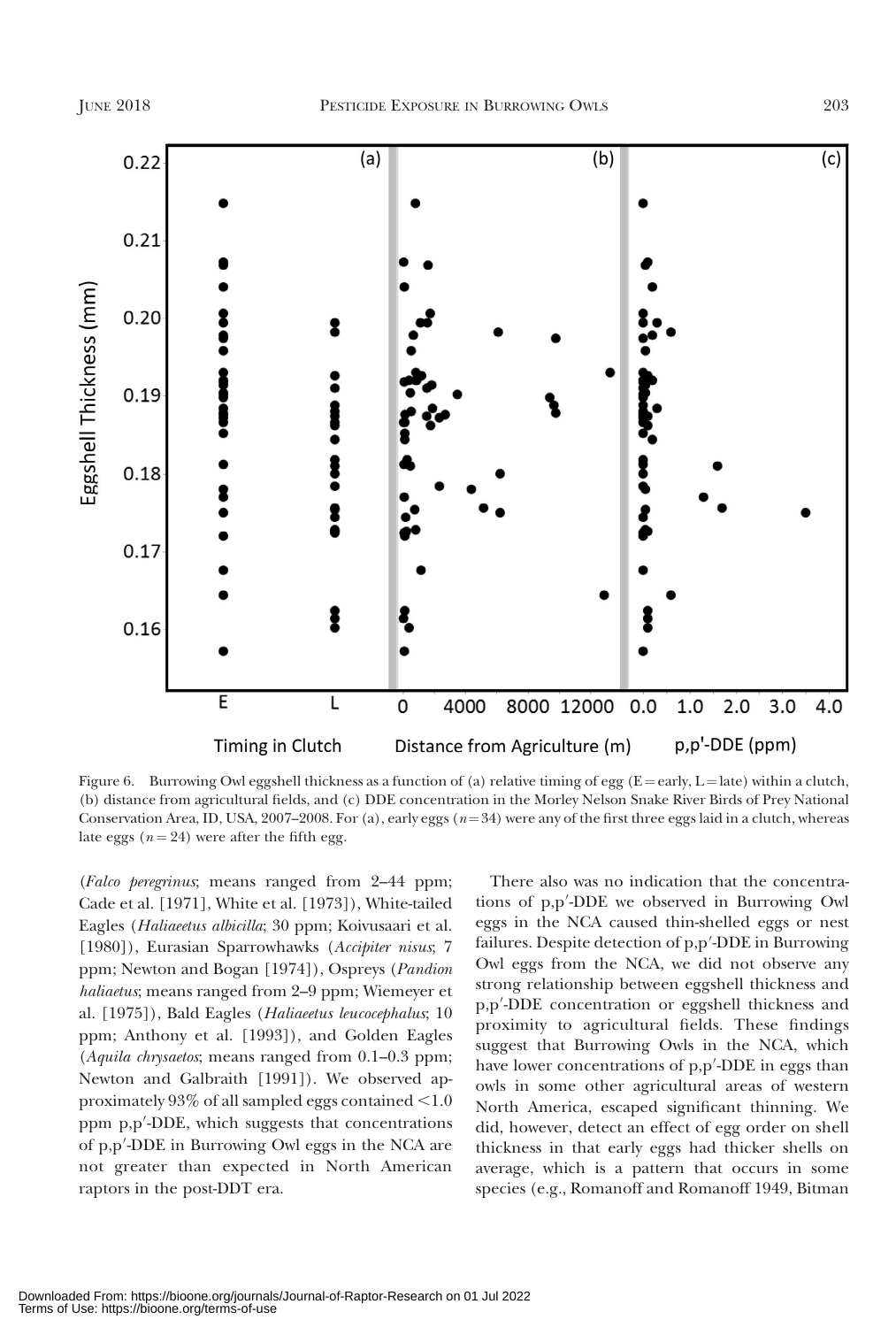et al. 1969) but is reversed in others (Massaro and Davis 2005).

Conclusions. Our study provided insight into one potential cost of Burrowing Owls nesting in agricultural areas, i.e., pesticide exposure and associated effects. Our study is encouraging in that we found little evidence that owls in the NCA were exposed to OP and CB pesticides during nesting, although our sampling scheme was limited. Our findings suggest that anti-cholinesterase pesticides likely did not pose a threat to nesting Burrowing Owls at the time of our study. Of course, significant changes in land or pesticide use in the NCA could alter these relationships. Indeed, assessing the potential for direct or indirect effects of newer insecticides such as neonicotinoids, which are in increasing use within the range of Burrowing Owls, or the role of rodenticides, are likely topics for new investigations of the effects of contaminants on Burrowing Owls.

A pattern of p,p'-DDE exposure covarying more with individual than with a particular nest site, and the fact that we did not detect  $\rm p,p^{\prime}\text{-}DDE$  in soil near owl breeding areas in the NCA, suggest that  $p, p'$ -DDE exposure probably occurred outside of the breeding season, e.g., either when owls were migrating, when on their wintering grounds, or both. Though nearly half of the Burrowing Owl nests had detectable residues of  $\rm p, \rm p^\prime\text{-}DDE$  in their eggs, levels did not appear sufficient to contribute to decreases in eggshell thickness or to reduce productivity. Concentrations of p,p'-DDE are still detectable in many other avian species, but they continue to decrease with time (Mora et al. 2016). Burrowing Owls in the NCA may be following this trend toward background levels that do not, to the best of our knowledge, pose a threat to species health.

#### ACKNOWLEDGMENTS

This research was supported by the USDA National Institute of Food and Agriculture Environment and Natural Resources Program (Agriculture and Food Research Initiative Competitive Grant No. 2006-35101-17430 to J. Belthoff) and Boise State University's Raptor Research Center. JRB held permits from Idaho Department of Fish and Game (930810), the U.S. Fish and Wildlife Service (MB785053), and the USGS Bird Banding Laboratory (22174) for study of Burrowing Owls. We thank K. McVey and J. Welty for assistance with fieldwork and sample collections, and P. Koetsier, M. Fuller, D. Russell, and anonymous referees for input and comments that substantially improved an earlier version of this report. Boise State University's Animal Care and Use Committee approved procedures prior to all research.

LITERATURE CITED

- Ackerman, J. T., C. A. Eagles-Smith, M. P. Herzog, J. L. Yee, and C. A. Hartman (2016). Egg laying sequence influences egg mercury concentrations and egg size in three bird species: Implications for contaminant monitoring programs. Environmental Toxicology and Chemistry 35:1458–1469.
- Anthony, R. G., M. G. Garrett, and C. A. Schuler (1993). Environmental contaminants in Bald Eagles in the Columbia River estuary. Journal of Wildlife Management 57:10–19.
- Bartok, N. D., and C. J. Conway (2010). Factors affecting the presence of nesting Burrowing Owls in an agricultural landscape. Journal of Raptor Research 44:286– 293.
- Belthoff, J. R., S. A. Bernhardt, C. L. Ball, M. Gregg, D. H. Johnson, R. Ketterling, E. Price, and J. K. Tinker (2015). Burrowing Owls, Pulex irritans, and plague. Vector-Borne and Zoonotic Diseases 15:556–564.
- Belthoff, J. R., and R. A. King (2002). Nest-site characteristics of Burrowing Owls in the Snake River Birds of Prey National Conservation Area, Idaho. Western North American Naturalist 62:112–119.
- Belthoff, J. R., and B. W. Smith (2003). Patterns of artificial burrow occupancy and reuse by Burrowing Owls in Idaho. Wildlife Society Bulletin 31:138–144.
- Bennett, R. S., B. A. Williams, D. W. Schmedding, and J. K. Bennett (1991). Effects of dietary exposure to methyl parathion on egg laying and incubation in Mallards. Environmental Toxicology and Chemistry 10:501–507.
- Bernard, R. F. (1966). DDT residues in avian tissues. Journal of Applied Ecology 3:193–198.
- Bitman, J., H. C. Cecil, S. J. Harris, and G. F. Fries (1969). DDT induces a decrease in eggshell calcium. Nature 224:44–46.
- Blus, L. J. (1982). Further interpretation of the relation of organochlorine residues in Brown Pelican eggs to reproductive success. Environmental Pollution 28:15– 33.
- Blus, L. J. (2011). DDT, DDD, and DDE in birds. In Environmental Contaminants in Biota—Interpreting Tissue Concentrations, Second edition (W. N. Beyer and J. P. Meador, Editors). CRC Press, Boca Raton FL, USA. pp. 425–444.
- Blus, L. J., B. S. Neely, A. A. Belisle, and R. M. Prouty (1974). Organochlorine residues in Brown Pelican eggs: Relation to reproductive success. Environmental Pollution 7:81–91.
- Cade, T. J., J. L. Lincer, C. M. White, D. G. Roseneau, and L. G. Swartz (1971). DDE residues and eggshell changes in Alaskan falcons and hawks. Science 172:955–957.
- Carlson, C. A. (1985). Wildlife and agriculture: can they coexist? Journal of Soil and Water Conservation 40:263– 266.
- Commission for Environmental Cooperation (2005). North American Conservation Action Plan: Western Burrowing Owls (Athene cunicularia hypugaea). Commis-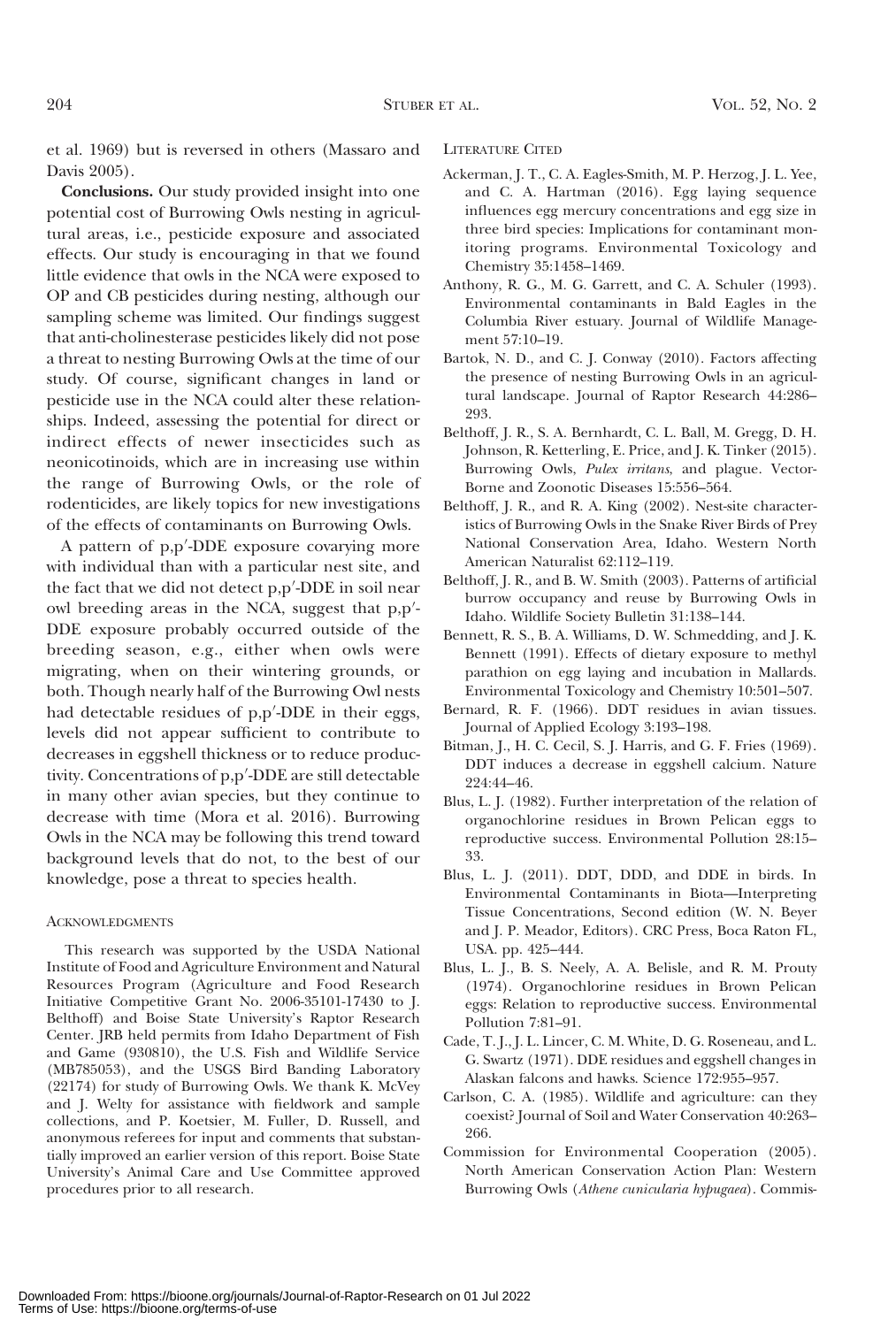sion for Environmental Cooperation, Montreal, QC, Canada.

- Conway, C. J., V. Garcia, M. D. Smith, L. A. Ellis, and J. L. Whitney (2006). Comparative demography of Burrowing Owls in agricultural and urban landscapes in southeastern Washington. Journal of Field Ornithology 77:280–290.
- Cooke, A. S. (1973). Shell thinning in avian eggs by environmental pollutants. Environmental Pollution  $4.85 - 159$
- Custer, C. M, B. R. Gray, and T. W. Custer (2010). Effects of egg order on organic and inorganic element concentrations and egg characteristics in Tree Swallows, Tachycineta bicolor. Environmental Toxicology and Chemistry 29:909–921.
- Ellman, G. L., K. D. Courtney, V. Andres, Jr., and R. M. Featherstone (1961). A new and rapid colormetric determination of acetylcholinesterase activity. Biochemical Pharmacology 7:117–122.
- Fry, D. M. (1995). Reproductive effects in birds exposed to pesticides and industrial chemicals. Environmental Health Perspectives 103:165–171.
- Gervais, J. A., and D. H. Catlin (2004). Temporal patterns of DDE in Burrowing Owl eggs from the Imperial Valley, California. Southwestern Naturalist 49:509–512.
- Gervais, J. A., D. K. Rosenberg, and R. G. Anthony (2003). Space use and pesticide exposure risk of male Burrowing Owls in an agricultural landscape. Journal of Wildlife Management 67:155–164.
- Gervais, J. A., D. K. Rosenberg, D. M. Fry, L. Trulio, and K. K. Sturm (2000). Burrowing Owls and agricultural pesticides: evaluation of residues and risks for three populations in California, USA. Environmental Toxicology and Chemistry 19:337–343.
- Gleason, R. S. (1978). Aspects of the breeding biology of Burrowing Owls in southeastern Idaho. M.S. thesis, University of Idaho, Moscow, ID, USA.
- Halldin, K., L. Holm, Y. Ridderstale, and B. Brunstrom (2003). Reproductive impairment in Japanese Quail (*Coturnix japonica*) after in ovo exposure to  $o, p'$ -DDT. Archives of Toxicology 77:116–122.
- Haug, E. A., and L. W. Oliphant (1990). Movements, activity patterns, and habitat use of Burrowing Owls in Saskatchewan. Journal of Wildlife Management 54:27– 35.
- Heath, R. G., J. W. Spann, and J. F. Kreitzer (1969). Marked DDE impairment of Mallard reproduction in controlled studies. Nature 224:47–48.
- Hickey, J. J., and D. W. Anderson (1968). Chlorinated hydrocarbons and eggshell changes in raptorial and fish-eating birds. Science 162:271–273.
- Hill, E. F. (1988). Brain cholinesterase activity of apparently normal wild birds. Journal of Wildlife Disease 24:51–61.
- Hill, E. F. (1989). Sex and storage affect cholinesterase activity in blood plasma of Japanese Quail. Journal of Wildlife Diseases 25:580–585.
- Hironaka, M., M. A. Fosberg, and A. H. Winward (1983). Sagebrush-grass habitat types of southern Idaho. Bulletin 35. Forest, Wildlife and Range Experiment Station, University of Idaho, Moscow, ID, USA.
- Holstege, D. M., D. L. Scharberg, E. R. Torr, L. C. Hart, and F. D. Galey (1994). A rapid multiresidue screen for organophosphorus, organochlorine, and N-methyl carbamate insecticides in plant and animal tissues. Journal of AOAC International 77:1263–1274.
- Hunt, K. A., and M. J. Hooper (1993). Development and optimization of reactivation techniques for carbamate inhibited brain and plasma cholinesterases in birds and mammals. Analytical Biochemistry 212:335–343.
- Koivusaari, J., I. Nuuja, R. Palokangas, and M. Finnlund (1980). Relationships between productivity, egg-shell thickness, and pollutant contents of addled eggs in the population of White-tailed Sea Eagle Haliaetus albicilla L. in Finland during 1969–1978. Environmental Pollution Series A, Ecological and Biological 23:41–52.
- Marsh, A., T. I. Wellicome, and E. Bayne (2014). Influence of vegetation on the nocturnal foraging behaviors and vertebrate prey capture by endangered Burrowing Owls. Avian Conservation and Ecology 9(1):2. http://dx.doi. org/10.5751/ACE-00640-090102.
- Massaro, M., and L. S. Davis (2005). Differences in egg size, shell thickness, pore density, pore diameter and water vapour conductance between first and second eggs of Snares Penguins Eudyptes robustus and their influence on hatching asynchrony. Ibis 147:251–258.
- Mineau, P., M. R. Fletcher, L. C. Glass, N. J. Thomas, C. Brassard, L. K. Wilson, J. E. Elliott, L. A. Lyon, C. J. Henny, T. Bollinger, and S. L. Porter (1999). Poisoning of raptors with organophosphorous and carbamate pesticides with emphasis on Canada, U.S. and U.K. Journal of Raptor Research 33:1–37.
- Mineau, P., and M. Whiteside (2006). Lethal risk to birds from insecticide use in the United States – a spatial and temporal analysis. Environmental Toxicology and Chemistry 25:1214–1222.
- Mitra, A., C. Chatterjee, and F. B. Mandal (2011). Synthetic chemical pesticides and their effects on birds. Research Journal of Environmental Toxicology 5:81–96.
- Mora, M. A., B. Durgin, L. B. Hudson, and E. Jones (2016). Temporal and latitudinal trends of p,p'-DDE in eggs and carcasses of North American birds from 1980 to 2005. Environmental Toxicology and Chemistry 35:1340–1348.
- Moulton, C. E., R. S. Brady, and J. R. Belthoff (2005). A comparison of breeding season food habits of Burrowing Owls nesting in agricultural and nonagricultural habitat in Idaho. Journal of Raptor Research 40:429– 438.
- Moulton, C. E., R. S. Brady, and J. R. Belthoff (2006). Association between wildlife and agriculture: underlying mechanisms and implications in Burrowing Owls. Journal of Wildlife Management 70:708–716.